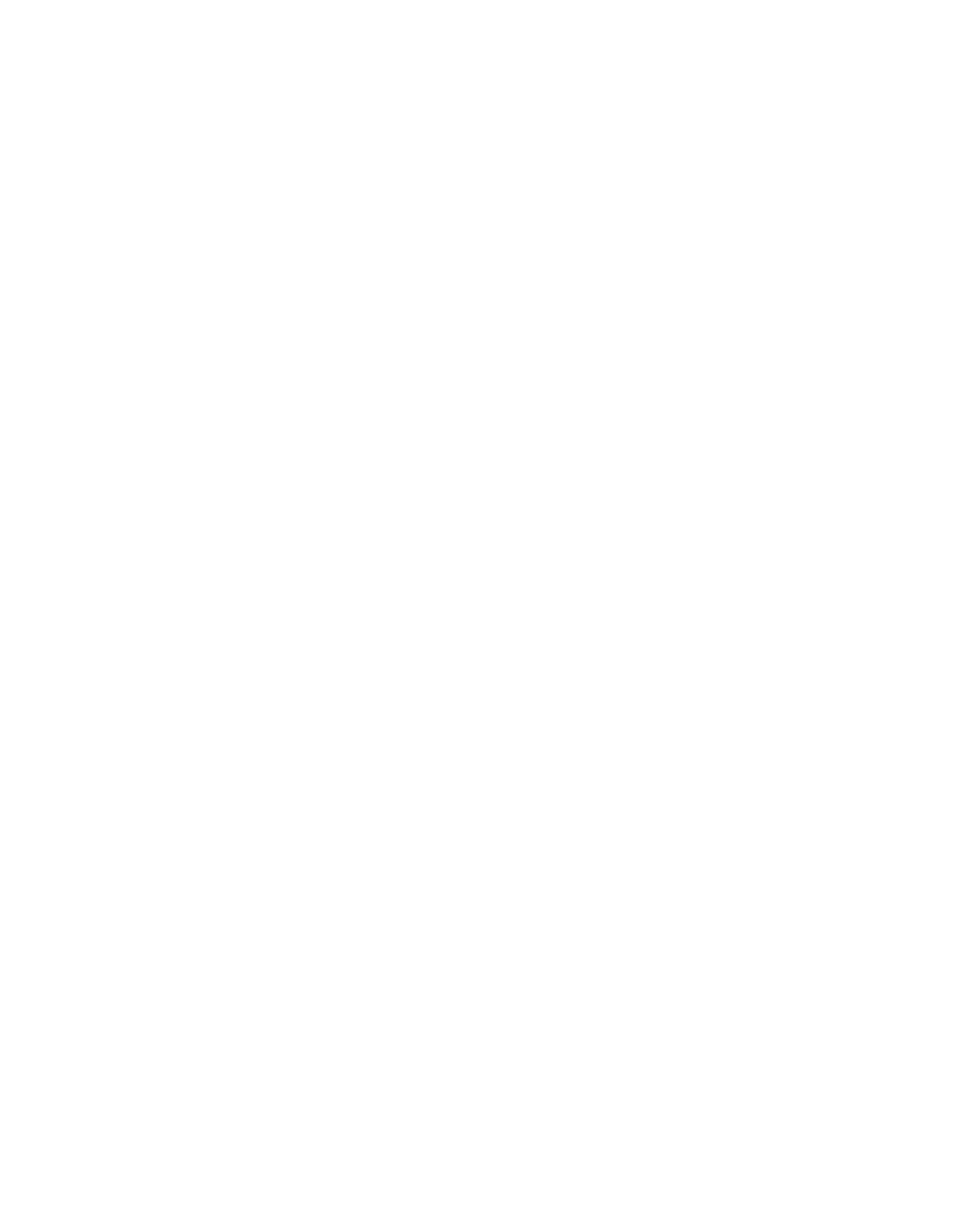## **TABLE OF CONTENTS**

| <b>PAGE</b> | <b>CONTENT</b>                                                                                              |  |  |  |  |
|-------------|-------------------------------------------------------------------------------------------------------------|--|--|--|--|
| 2           | Student Code of Conduct                                                                                     |  |  |  |  |
| 3           | General Information: Mission Statement; Objectives; Address, Community and Housing; Facilities and          |  |  |  |  |
|             | Equipment; Non-Discrimination Policy; Enrollment and Admissions                                             |  |  |  |  |
| 4           | Enrollment Requirements; Admissions Requirements; Transfer Student Policy; Readmissions Policy;             |  |  |  |  |
|             | Orientation                                                                                                 |  |  |  |  |
| 5           | Class Size; Class Starting Dates; Hours and Holidays; School Closings; Tuition and Fees                     |  |  |  |  |
| 6           | Payment Plans, Late Fees, and Past Due Payments; Extra Instructional Charges; Financial Aid, Scholarships,  |  |  |  |  |
|             | and Tuition Discounts; Books and Kits; Personal Property Policy                                             |  |  |  |  |
| 7           | Products and Supplies; Cosmetology Dress Code                                                               |  |  |  |  |
| 8           | Barber Dress Code; Time Clock Policy; Photo Release, Responsibility for Catalog Information; Attendance and |  |  |  |  |
|             | <b>Tardiness Policies</b>                                                                                   |  |  |  |  |
| 9           | Leave of Absence Policy                                                                                     |  |  |  |  |
| 10          | Academic Information / Requirements; Graduating Requirements; Graduation; Grades; Student Grade             |  |  |  |  |
|             | Report Policy; Additional Educational Opportunities; Academic Advising & Professional Assistance Referral   |  |  |  |  |
|             | Policy;                                                                                                     |  |  |  |  |
| 11          | <b>Satisfactory Academic Progress Policy</b>                                                                |  |  |  |  |
| 13<br>14    | Grievance Policy;<br>Withdrawal                                                                             |  |  |  |  |
| 15          | <b>Refund Policy</b>                                                                                        |  |  |  |  |
| 16          | Return to Title IV Funds                                                                                    |  |  |  |  |
| 17          |                                                                                                             |  |  |  |  |
| 18          | Return of Funds by the School; Title IV Programs<br>Programs of Study: Cosmetology                          |  |  |  |  |
| 19          | Programs of Study: Instructor Training                                                                      |  |  |  |  |
| 20          | Programs of Study: Barber                                                                                   |  |  |  |  |
| 21          | Programs of Study: Crossover                                                                                |  |  |  |  |
| 23          | Right to Know/Pre-Enrollment Information: Outcome Rates; Compensation Expected; O*Net Resource              |  |  |  |  |
|             | Center; IPEDS Statistics; Physical Demands                                                                  |  |  |  |  |
| 24          | Safety Requirements; Safety Procedures; Evacuation/Fire and Emergency Exit Procedures; Student Policies;    |  |  |  |  |
|             | Learning; Appearance; Conduct; Phones and Cell Phones; Lunch Breaks                                         |  |  |  |  |
| 25          | Breaks; Termination; Care of Texts, Kits, and Equipment; Library; Hours; Smokers; Lockers; Food and         |  |  |  |  |
|             | Beverages; Parking Area                                                                                     |  |  |  |  |
| 26          | Interruptions; Educator In Charge; Standards; Career Planning and Academic Advising; Reciprocity; Licensing |  |  |  |  |
|             | Requirements and Job Opportunities                                                                          |  |  |  |  |
| 27          | Regulatory Information: Owner; Organization Chart; Licensure; Accreditation; Family Education Rights and    |  |  |  |  |
|             | Privacy Act (FERPA)                                                                                         |  |  |  |  |
| 28          | Rights and Privacy; Vaccinations; Voter Registration Information                                            |  |  |  |  |
| 29          | Campus Crime and Security Report; Non-Emergency Procedures & Reporting Code of Conduct Violations;          |  |  |  |  |
|             | Weapons Prohibition on Campus; Evacuation Procedures; Sexual Misconduct Policy; Non-Discrimination          |  |  |  |  |
|             | Policy                                                                                                      |  |  |  |  |
| 30          | Attachment #1<br>Class Start Dates; Closures                                                                |  |  |  |  |
| 31          | Attachment #2<br><b>Organizational Charts</b>                                                               |  |  |  |  |
| 32          | <b>Evacuation Procedures</b><br>Attachment #3                                                               |  |  |  |  |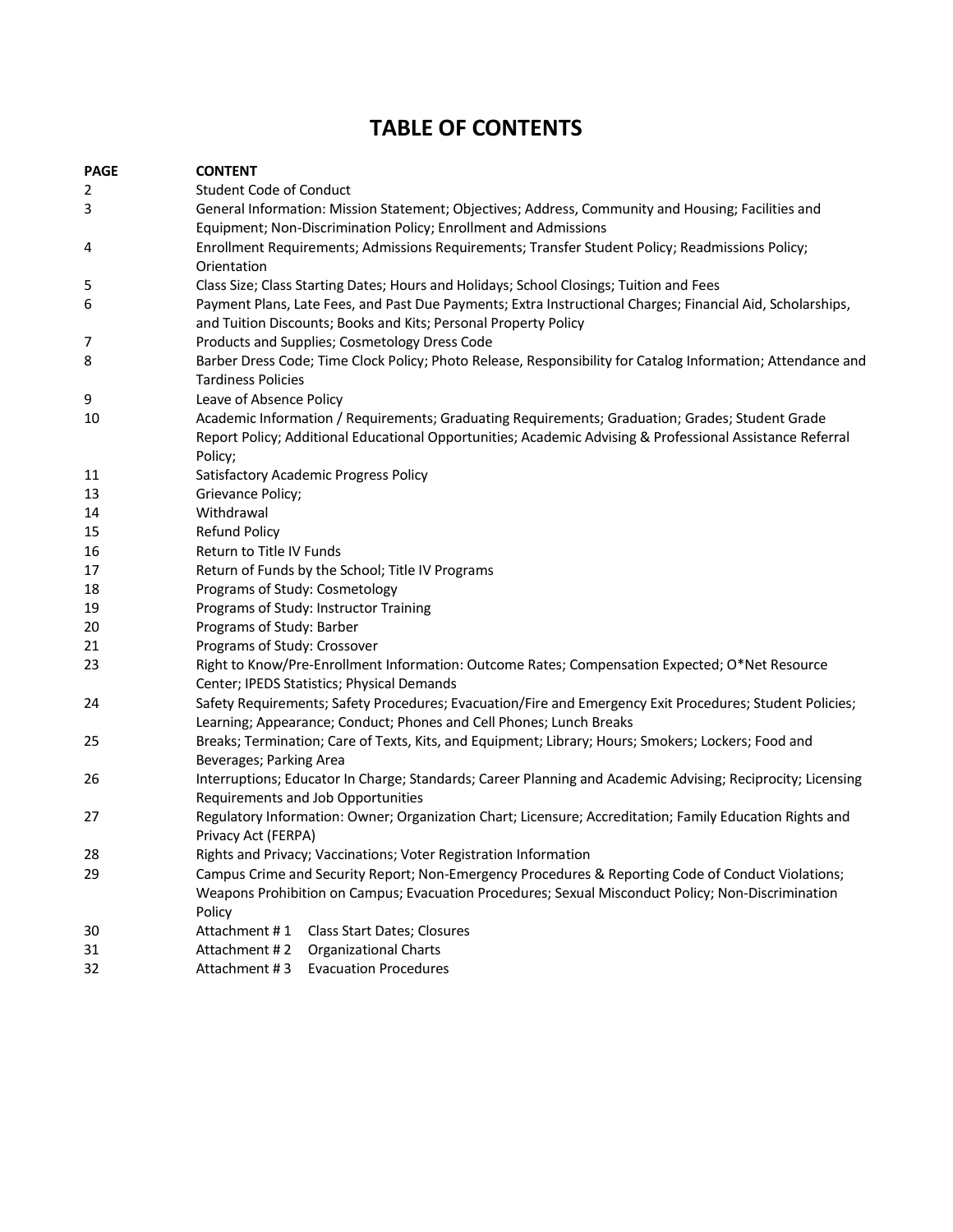### **STUDENT CODE OF CONDUCT**

As students of Trend Setters School we pledge to:

Maintain a professional appearance at all times to represent ourselves, our school, and our industry in a positive manner.

Mentor our peers by setting examples of good work ethic.

Take pride in the appearance of our school and work areas.

Uphold hygiene, sanitation and sterilization standards to provide a safe environment for clients, students, and staff.

Always seek the best interest of the client.

Communicate without the use of harsh, condescending, or foul language.

Maintain a level of confidentiality regarding conversations among students, clients, and staff.

Remain persistent in achieving the highest level of education and skill for our chosen profession.

Go above and beyond what is required.

Respect the equipment and products of both the school and our fellow students.

Refrain from and report forms of harassment, intimidation, or bullying, whether it be written or electronically transferred abuse, verbal abuse, or physical acts.

Be reliable and arrive for school and appointments in time to prepare for class, clinical work, or clients.

Engage in practices that keep our minds and bodies healthy and strong.

Appreciate the differences of others.

Strive to enhance the lives of everyone we meet.

Conduct ourselves with integrity, honesty, and with an altruistic spirit, helping others to achieve their goals as well as our own.

*"Inspiration exists, but it has to find you working." – Pablo Picasso*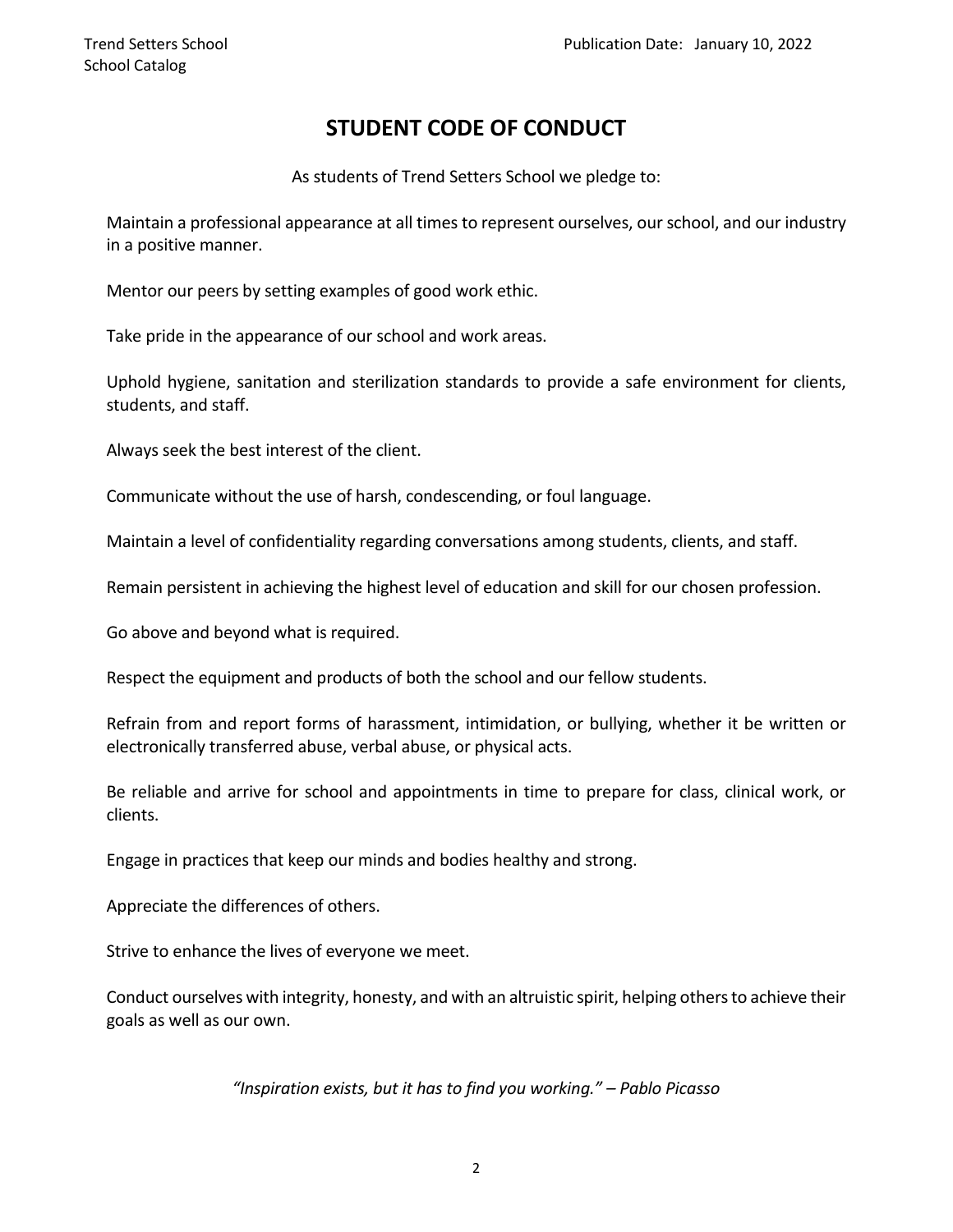#### **GENERAL INFORMATION**

#### **Mission Statement**

The objective of Trend Setters School is to produce highly trained and well educated graduates to successfully pass licensure examinations and find gainful employment. We are committed to excellence in barbering and cosmetology arts and sciences education. Educational systems and programs are updated constantly to keep the student's interests first, and our educational quality high.

#### **Objectives**

- TO EQUIP students with the theory and practical knowledge in preparation for patron care or for entry into occupations of educator, demonstrator or the numerous fields in the beauty and barber industry.
- TO INSTILL in the students a deep sense of responsibility for the patron, fellow workers, supervisors, and the beauty and barber professions.
- TO REACH values and objectives consistent with the highest levels of professional ethics, salesmanship, skills and creativity.
- TO NURTURE in the student the desire to convey personal regard for ethics and ideals to all with whom they come into contact.
- TO DEVELOP leadership and salesmanship abilities in the students as necessary to success and the integrity of the beauty and barber professions.
- TO INCREASE in each student a regard for his or her own health, physical fitness and poise.
- TO STRENGTHEN in the student a deep awareness of the newest methods of beauty care.
- TO PROVIDE students with barber and high fashion beauty training through carefully supervised practical experience.

#### **Address, Community and Housing**

The school is located at 835 South Kingshighway, in Cape Girardeau, Missouri, 63703. Cape Girardeau is a beautiful, historic community of approximately 35,000 residents, and includes the campus of Southeast Missouri State University. Concerts, sports cycling, hiking, shopping and cultural events are available. Contact the Admissions Office for assistance in locating housing.

#### **Facilities and Equipment**

Trend Setters School is a newly-renovated, 7,000-plus square foot educational facility featuring a spacious and modern clinic area, cosmetology, barber, nail, and skin care equipment, a student lounge, instructor assigned areas, large and technologically-enhanced classrooms, and administrative offices, all located in a freestanding building near US Interstate 55.

#### **Non-Discrimination Policy**

Trend Setters School does not discriminate for any reason, including on the basis of race, age, sex, gender, sexual preference, creed, religion, color, citizenship, national origin, or ethnic origin. All programs are taught in the English language only.

#### **ENROLLMENT AND ADMISSIONS**

Students may direct any questions regarding the enrollment process to the school's Admissions Coordinator, direct line: 573-335-0007. Questions regarding financial aid or cost of attendance may be addressed by the Financial Aid Director, direct line: 573-803-2030.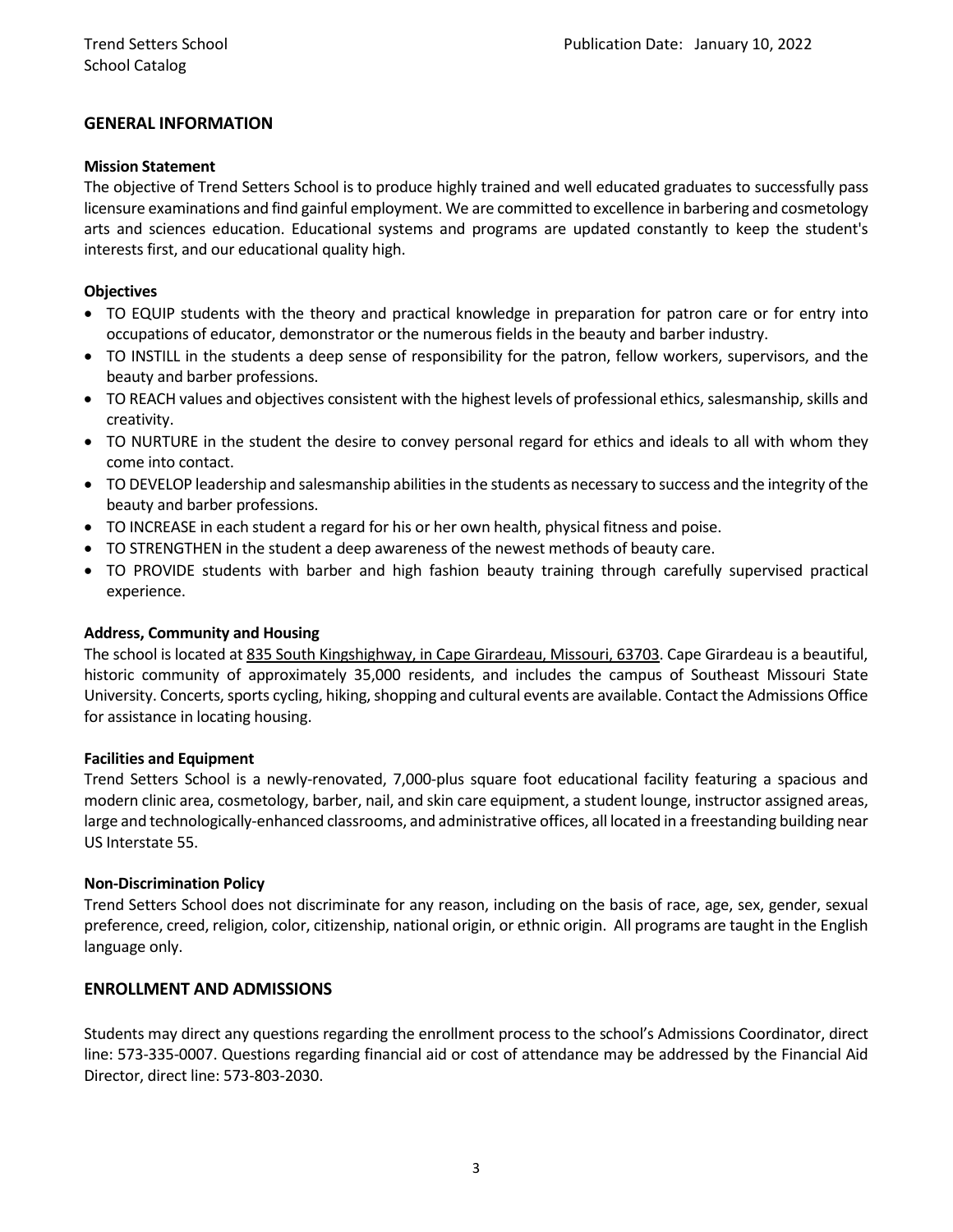#### **Enrollment Requirements**

- Schedule an appointment to learn more about our program and meet the staff and students.
- Complete our Enrollment Application.
- Complete an Enrollment Contract and pay the registration fee of \$100.00
- Complete the Missouri Board of Cosmetology and Barber Examiners' Enrollment Application.
- **Barber and Crossover students must submit a completed medical examination form to the Missouri Board of Cosmetology and Barber Examiners.**
- **Submit 2 passport photos (2x2) and a \$5.00 money order payable to Missouri Board of Cosmetology and Barber Examiners.**

#### **Admissions Requirements**

- The school does not admit ability-to-benefit students. All students must be a high school graduate or its equivalent and submit evidence in the form one of following:
	- o A high school diploma;
	- o A G.E.D. Certificate;
	- o A copy of your high school transcripts with graduation date.
	- $\circ$  Foreign Diploma must have evidence that verification of a foreign student's high school diploma has been performed by an outside agency that is qualified to translate documents into English and confirm the academic equivalence to a U.S. high school diploma.
- Students must also submit proof of age with one of the following documents:
	- o A copy of your driver's license;
	- $\circ$  A copy of your birth certificate.
- Students enrolling in the Instructor Training program must present a current State of Missouri Cosmetology license.
- Students enrolling in the Crossover program must present a current Cosmetology license. The Crossover program is available to any cosmetologist who has been licensed in the state of Missouri for a minimum of one year.

#### **Transfer Student Policy**

A transfer student may be accepted after careful evaluation of the student's academic records. Transfer students must complete a practical evaluation unless a current educator has prior knowledge of their skills. Prior credit will be evaluated and awarded proportionately per Missouri Board of Cosmetology and Barber Examiners regulations. We accept up to 80% of transfer hours. We do not recruit students already attending or admitted to other schools offering similar programs.

#### **Readmissions Policy**

Students may apply for readmission after a 6-month waiting period. The student will once again have to meet admissions requirements and sign a new enrollment contract. Previously completed hours will be deducted from the total hours of the program, the student will be required to pay off all previous balances owed the school, and will be charged the current hourly rate of tuition for the hours needed to complete the program. The student may reuse the kit/books originally given. If a student does not have their kit / books, they will be charged for an additional kit/books. Students are not allowed to terminate and re-enroll to avoid paying overtime charges.

#### **Orientation**

Cosmetology, Barber, and Instructor Training programs receive a complete orientation the first day of class. Crossover students receive an orientation after signing their Enrollment Agreement.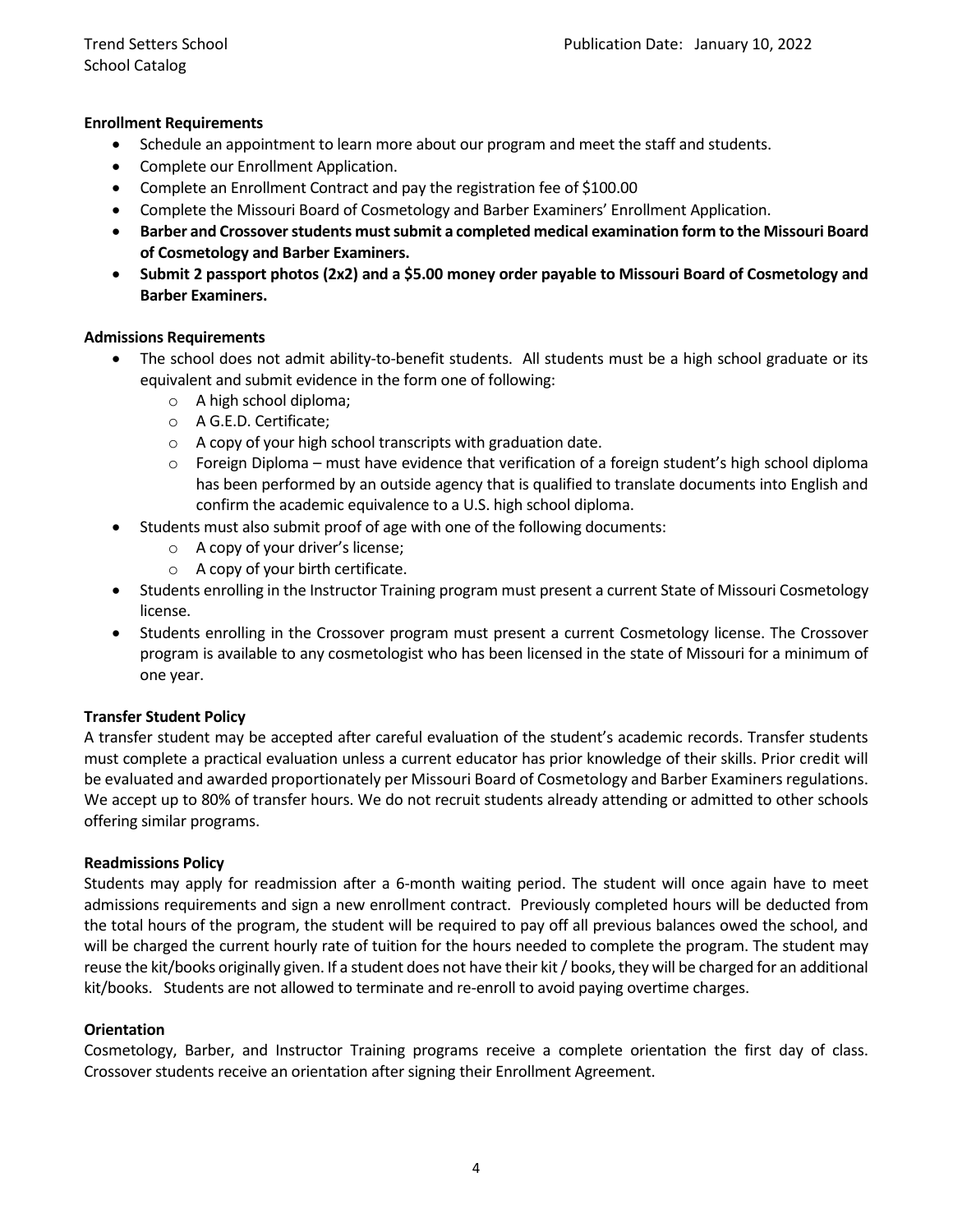#### **Class Size**

The school limits class sizes. Early enrollment is encouraged.

#### **Class Starting Dates, Hours and Holidays**

The school is open Monday through Friday, with class from 9 AM to 10 AM every day. The clinic is open to the public weekdays from 10 AM to 5 PM. Trend Setters School is closed for the following holidays: New Year's Day, Martin Luther King Jr. Day, Memorial Day, Labor Day, Thanksgiving Day, Christmas Day and the first week of July (summer break, including Independence Day). *Please see Attachment #1 for exact start dates and holidays.*

#### **School Closings**

If the school should cancel due to snowy, hazardous weather conditions or any other unforeseen reason, you will be notified via text message from the school, and by posts on the Trend Setters School Facebook page.

#### **TUITION AND FEES**

A cash payment plan is offered consisting of an initial payment and a zero percent interest on the remainder. Payments may be made by cash, check, credit card, money order, or Title IV funds (for those who qualify). Title IV Funding is not available for the Crossover program. Students are responsible for paying the total tuition and fees and for repaying applicable loans plus interest. Students enrolling on a cash-pay plan are eligible to pay tuition on a monthly or up-front basis, with specific payment plans chosen at time of enrollment. **Students in all programs must pay a Missouri Board of Cosmetology and Barber Examiners license fee of \$5.00.**

#### Cosmetology Program:

- Tuition: \$12,500
- Kit and equipment: \$608
- Book Fee: \$233
- Registration fee: \$100

#### Instructor Training Program:

- Tuition: \$4,998
- Kit and equipment: n/a
- Book Fee: \$154
- Registration fee: \$100

#### Barber Program:

- Tuition: \$8,330
- Kit and equipment: \$634
- Book fee: \$273
- Registration fee: \$100

#### Crossover Program:

- Tuition: \$375
- Kit and equipment: \$50
- Book fee: \$15 (rental), \$240 (purchase)
- Registration fee: \$100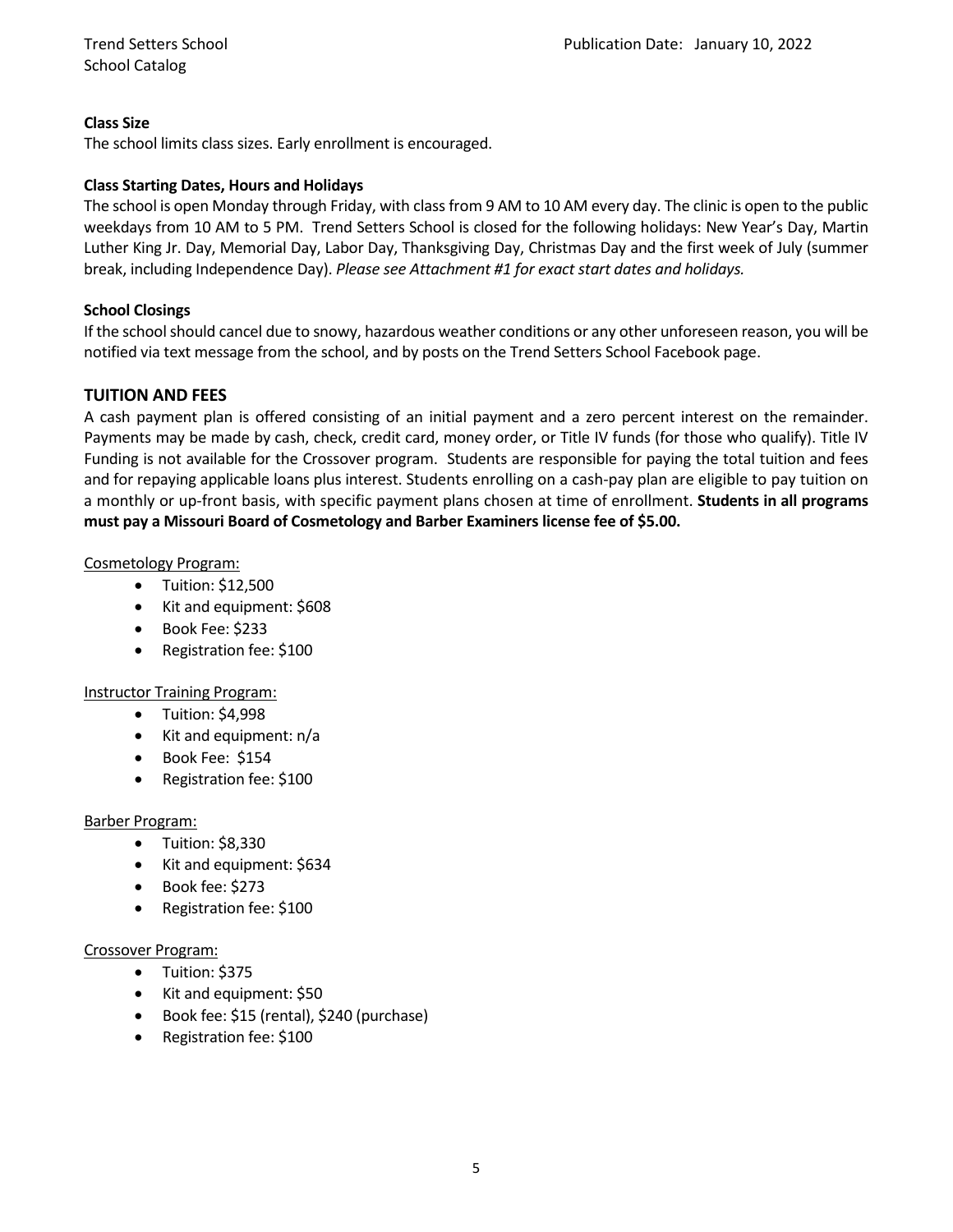#### **Payment Plans, Late Fees, and Past Due Payments**

For students on evaluation period or up-front payment plans, the first payment is due on the first day of class. Students who have not paid their first payment by this time will be charged applicable late fees. Crossover students must pay in full at time of signing enrollment agreement.

For students on an evaluation period payment plan, payments subsequent to the first payment are due the first day of the evaluation period. Evaluation periods are stated in the Satisfactory Academic Progress Policy. Students will be allowed two missed payments, consecutive or nonconsecutive, before being placed on suspension. The evaluation period payment plan allows for four payments and ensures that the student's balance is paid in full at graduation.

Suspended students will not be allowed to return to school until any outstanding tuition balance is paid in full. Suspended students will be subject to the school's absence policy until ten school days have been missed; after ten absences, students will be terminated from the program. As an alternative to suspension, students may take a Leave of Absence for financial hardship, subject to the school's Leave of Absence policy.

#### **Extra Instructional Charges**

Trend Setters School will charge additional tuition for hours remaining after the contract graduation date at the rate of \$8.33 per hour, or any part thereof, payable prior to completion of the program.

#### **Financial Aid, Scholarships, and Tuition Discounts**

Questions regarding financial aid or cost of attendance may be addressed by the Financial Aid Director, direct line: 573-803-2030. Trend Setters School offers a variety of payment options to cover the cost of the program. Additional options for financial aid assistance are available, such as veteran's benefits. The school will adhere to the requirements of and comply with the Veterans Benefits and Transitions Act of 2018, specifically, S2248 PL 115-407 Section 103.

Trend Setters School does not currently offer scholarships or discounts. However, outside scholarships are accepted.

#### **Books and Kits**

Books and kits are provided by the school and issued to the student during training. In compliance with the Missouri Board of Cosmetology and Barber Examiners, no part of the kit items shall be removed from the school premises until the student has left the program (through completion, termination, or withdrawal) and paid for the cost of the kit in full.

Books and Kits are to be purchased at the school and once issued to the student are not returnable or refundable due to sanitary reasons.

Students wishing to purchase their books and kits from outside vendors may do so. However, the items must be the exact same identical items as those that may be purchased at the school. Students are required to obtain a "kit and book list" from the administrative offices in order to obtain the exact same identical Items. The items will be verified as acceptable by the instructor and are required on the first day of school. Generic items will not be accepted.

#### **Personal Property Policy**

Students who leave the program for any reason (including withdrawal, termination, or graduation) are obligated to remove their personal property from the school in a timely manner. Any property left on site by a student who is no longer enrolled will be subject to disposal by the school no less than 30 days after the student's last date of attendance.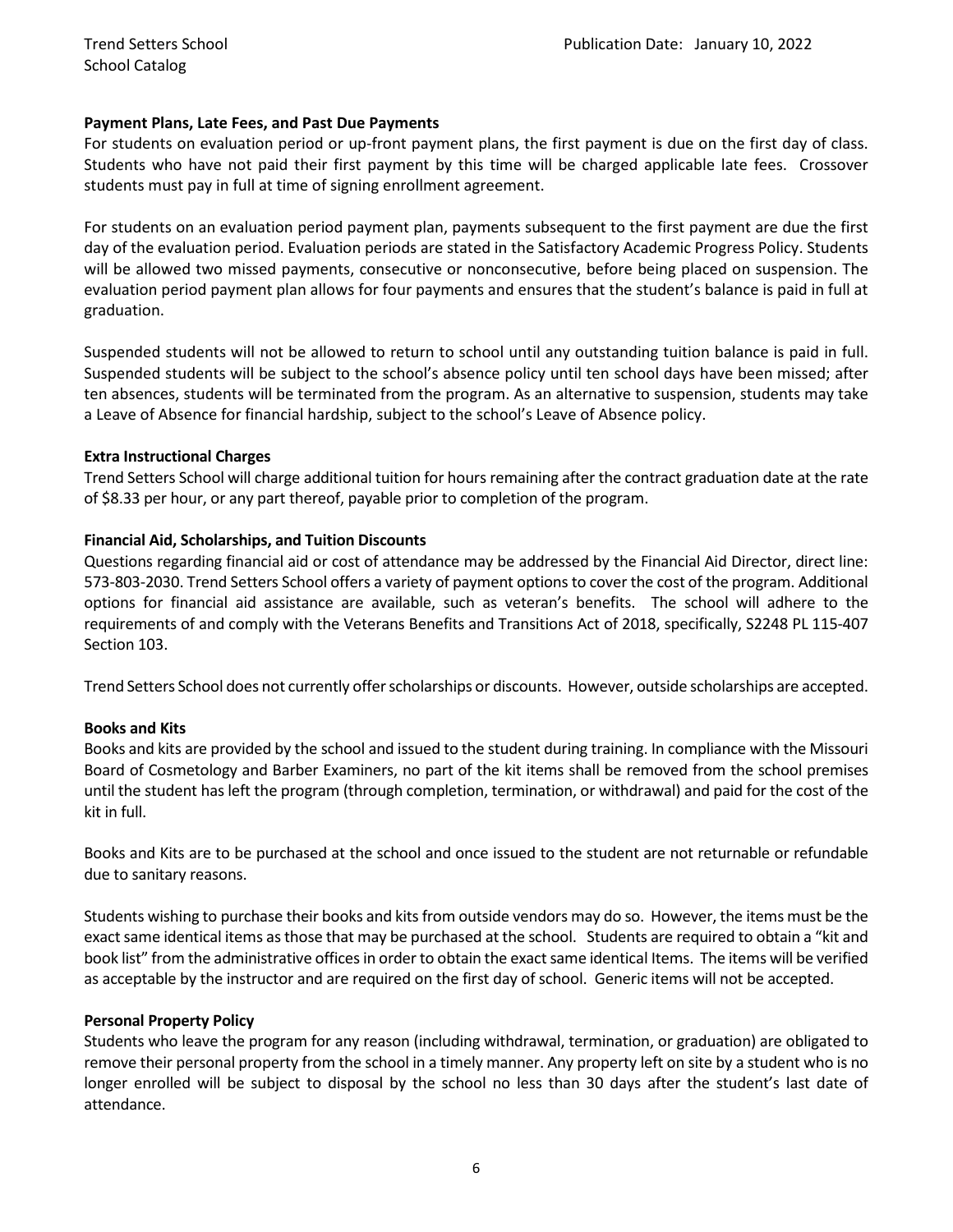#### **Products and Supplies**

The school provides the majority of products and supplies. The supplied kits include the student's tools and necessary implements. The school provides all back bar products.

Students provide their own basic school supplies:

- Pens and pencils
- Notebooks
- 3-ring binder
- 3-ring dividers with tabs
- Sheet protectors
- Highlighters
- Folders for handouts
- Index cards (3x5)
- Clipboard with attached pen
- Petroleum jelly
- Spray disinfectant
- Hand sanitizer (Cosmetology students only)
- Smock (Cosmetology students only)
- Lingerie bag
- Lock, for assigned locker

#### **DRESS CODES**

All students are expected to follow the dress code for their respective program. Decisions on whether specific articles of clothing meet dress code requirements are left to the discretion of the program educators.

#### **Cosmetology Dress Code:**

- Uniform Professional/Business casual dress in any combination of black, white, and gray. Clothing may have prints and/or writing, unless it is vulgar or offensive in any manner. This includes tops, pants, dresses, skirts, shoes and accessories.
- Pants may be dress pants, leggings, or dyed black, white, or gray denim. No sweatpants or pajama pants are permitted. All dresses and skirts must be to the knee in length. No shorts. Blue jeans may be worn on Fridays, and other approved days. If leggings are worn, your top must cover your bottom.
- Tops must meet bottoms. No breasts, buttocks, or bellies shown at any time. All tops must have sleeves and bra straps must also be covered at all times. Jackets are allowed, but must be black, white, gray, or denim.
- Shoes must be black, white, or gray, or any combination of these. No other colors are permitted to be incorporated in the shoes' print. House shoes/slippers, slides/pool shoes, or anything resembling such, are not acceptable.
- Accessories such as scarves and belts must be black, white or gray.
- Hair must appear clean and be styled. Wraps and scarves are allowed if they are accentuating a style. Bandanas or hats are not permitted.
- Makeup must be applied appropriately for the individual.
- Nails must be neat and clean.
- Clean smocks/aprons and name badges must be worn at all times.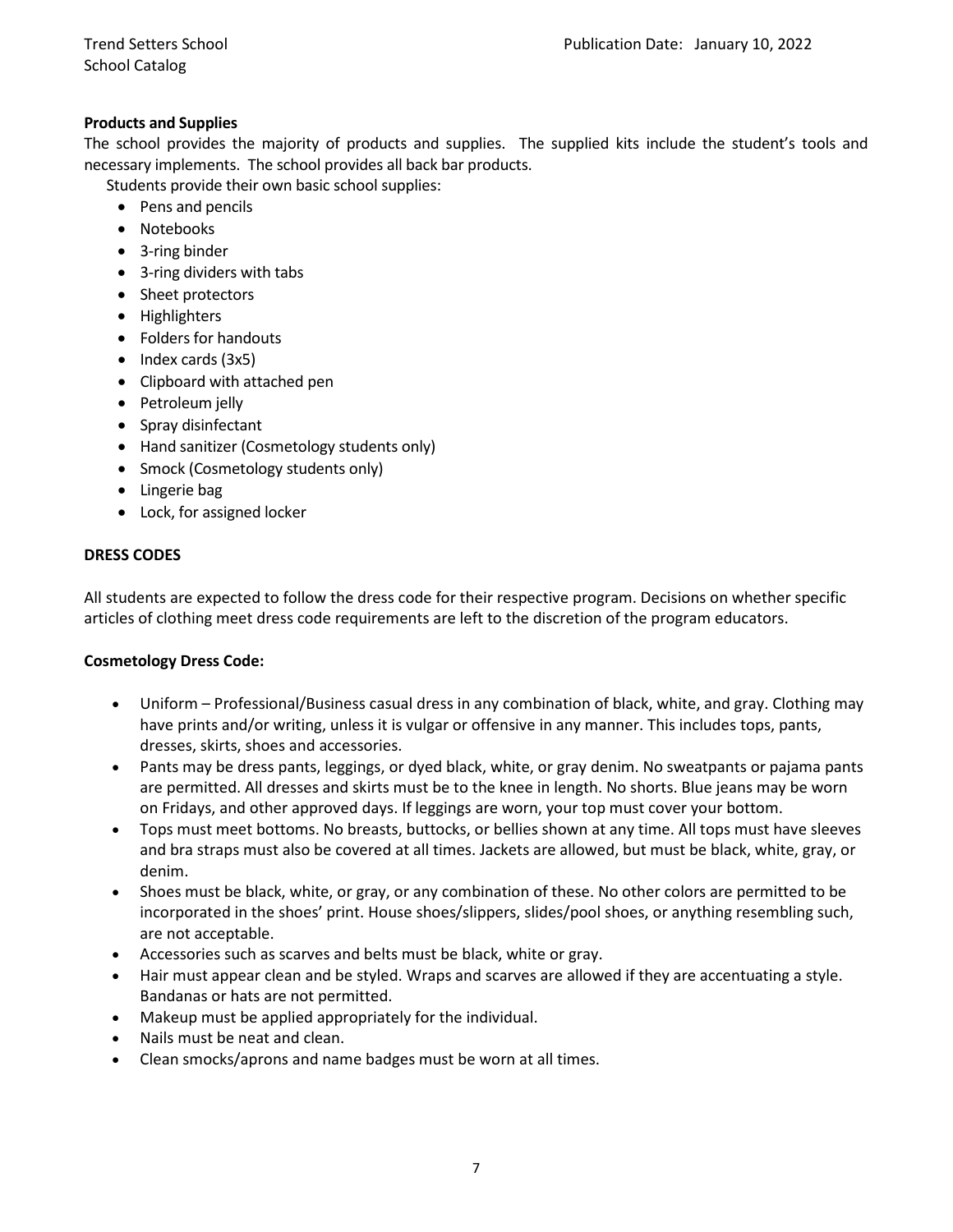#### **Barber Dress Code:**

- Shirts must be sleeved (no muscle shirts) and long enough to cover the top of pants.
- Pants must be mostly black and proper fitting. Shorts are allowed, but must be mostly black and must not be above the knee.
- Shoes should be comfortable and appropriate for standing long periods of time. No flip-flops or house shoes allowed.
- Blue jeans (pants or shorts), caps, and hats are only allowed on casual Fridays.
- All clothing worn in school must be free of offensive language or symbols, must be free of alcohol and drug advertisements, and must not be constructed of spandex or other tight fitting materials.
- For sanitation and professionalism purposes, all Barber students must wear school-provided Barber jacket or apron with name tag while on clinic floor.

#### **Time Clock Policy**

Students must use the scanner to clock in at the beginning of their shift. Students must clock out for breaks, lunch breaks, and at the end of their shift. The time clock is how the student receives and records hours – it's an electronic signature. All students are responsible for their own hours. Students risk being dropped for falsifying time clock hours. Occasionally, a student may forget to clock in or out. If this happens, the student must notify a school employee immediately when arriving to school for their next scheduled class or floor time. Time will not be corrected for habitual offenders. Get full credit for all your training and graduate on schedule. Use the time clock scanner to help achieve this goal. Accurate records document attendance and can affect financial aid and additional tuition charges. Student hours are provided to the students weekly. Studentsshould go to the Administrator with questions regarding their time.

#### **Photo Release**

Student photos may be used in marketing. If you do not wish for your image to be featured in school promotional materials, please contact the Admissions Office.

#### **Responsibility for Catalog Information**

Each student is responsible for knowing the information in this catalog. The school reserves the right to update policies and / or revise the curriculum.

#### **ATTENDANCE AND TARDINESS POLICIES**

Call the front desk at 573-335-9977 to report an absence. Absences must be reported by 8:30 AM; if a student does not call to report an absence by this time, they will be considered "no-call/no-show." **If absent on the day of an exam, the student must take the exam on the following day of attendance at the school; if the exam is not taken on the first day back, the exam grade will be entered as a "zero."** An excused absence can be granted by an administrator if a request is submitted in writing at least three days in advance. Scheduled exams can be rescheduled for an excused absence. Reasons for an excused absence may include but not limited to: Funerals, participation in a wedding party, or doctor's appointment. Every absence (excused or unexcused) will affect a student's attendance percentage. **Students are required to maintain an 80% attendance rate in order to meet the school's Satisfactory Academic Progress Policy.** Additionally, excessive absences may cause a student to exceed his or her expected graduation date, leading to extra instructional charges. Students who are absent from the school for a period of time in excess of **ten consecutive school days**(14 calendar days) without beginning a Leave of Absence **will be terminated** from the program.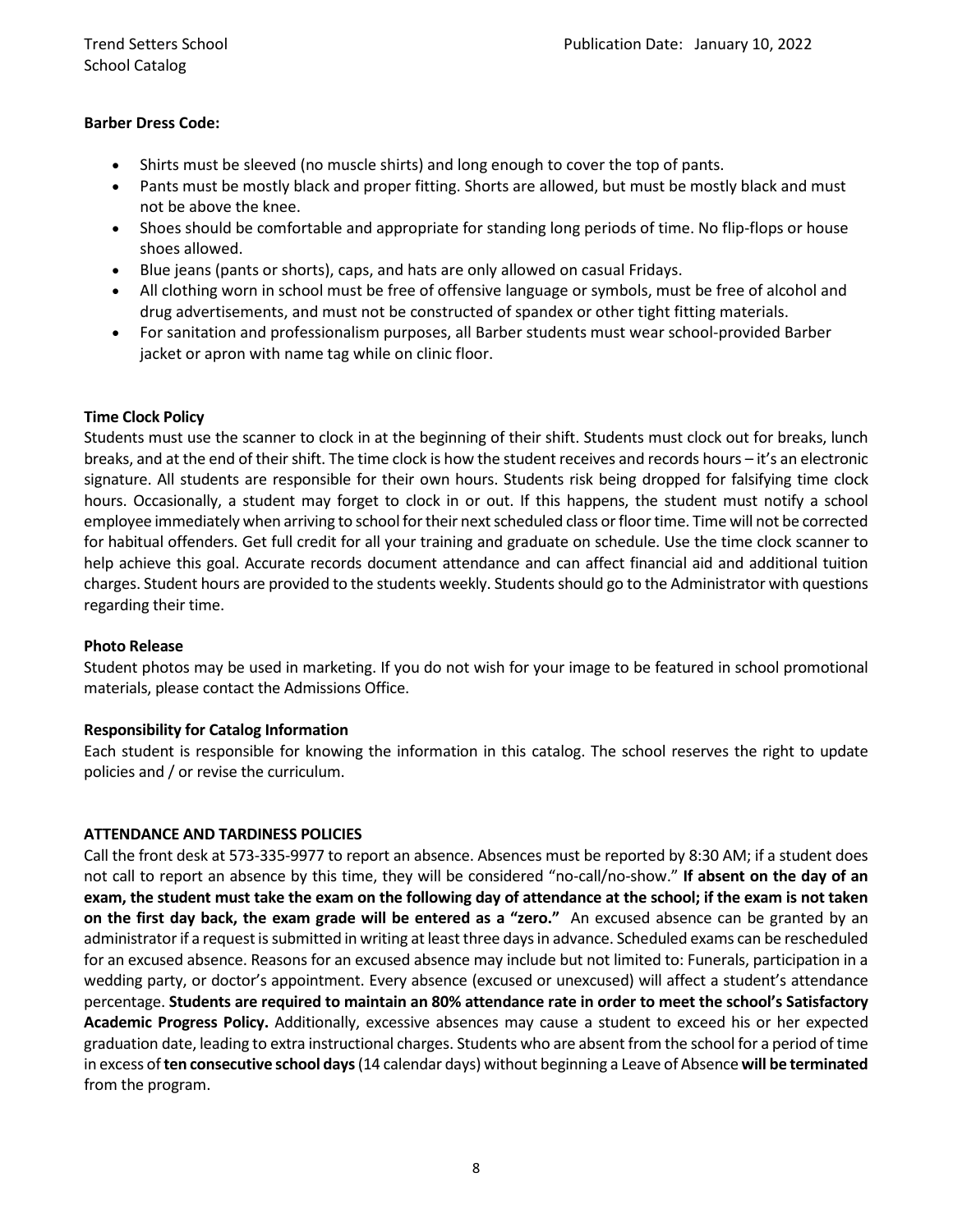Students should always plan to arrive at the school 15 minutes prior to the start of their shift. **Students who are expecting to be late to class must contact the school by the beginning of their scheduled shift to let the staff know of their situation.** Any student who fails to contact the school by this time will be marked "no-call/no-show" and may be sent home for the day.

Students should not leave the school during the day except for lunch breaks. Students must clock out before leaving campus for lunch breaks or any other reason.

#### **LEAVE OF ABSENCE POLICY**

A student who has prior knowledge that they will be absent from school for several days at a time may qualify for a Leave of Absence (LOA). Days taken on LOA are separate from standard absences and will extend a student's contracted graduation date. A student may be granted a LOA for the following reason only and where there is a reasonable expectation that the student will return from the LOA: Medical

The student must follow this policy in requesting a LOA. The LOA must be requested and approved in writing prior to the beginning the LOA. In addition, the student is required to list the reason for the LOA and provide their signature on the LOA form. An Emergency LOA, without prior written request, may be granted provided the student completes the LOA form and returns it to school via mail or in person within reasonable resolution of the emergency. In this instance, the beginning date of the approved LOA would be determined by the institution to be the first date the student was unable to attend the institution due to the emergency. The institution will document the reason for granting an emergency LOA.

The *minimum* amount of time for a LOA is five calendar days, and the *maximum* is 180 calendar days within a calendar year (12 months). The school permits more than one LOA per student, provided the total number of days of all LOAs does not exceed 180 calendar days within a 12 month period.

A student who is granted a LOA that meets the above mentioned criteria is not considered to have withdrawn from the school and a refund calculation is not required. Students return to school in the same Satisfactory Academic Progress status as prior to the LOA.

The student's contract end date and maximum time frame will be extended for the same number of days the student was on the LOA without any additional institutional charges or penalty to the student. Changes to the contract period on the enrollment agreement must be initialed by all parties or an addendum must be signed and dated by all parties.

**If the student does not return from LOA on the day they are scheduled to return, the student will be withdrawn from the school.** The school is required to take attendance and therefore the withdrawal date for the purpose of calculating a refund will be the student's last date of attendance. Failure to return from a LOA could have effect on a student's loan repayment terms including expiration of the grace period.

If a student is absent 14 consecutive calendar days without being on an official Leave of Absence, they will be considered withdrawn.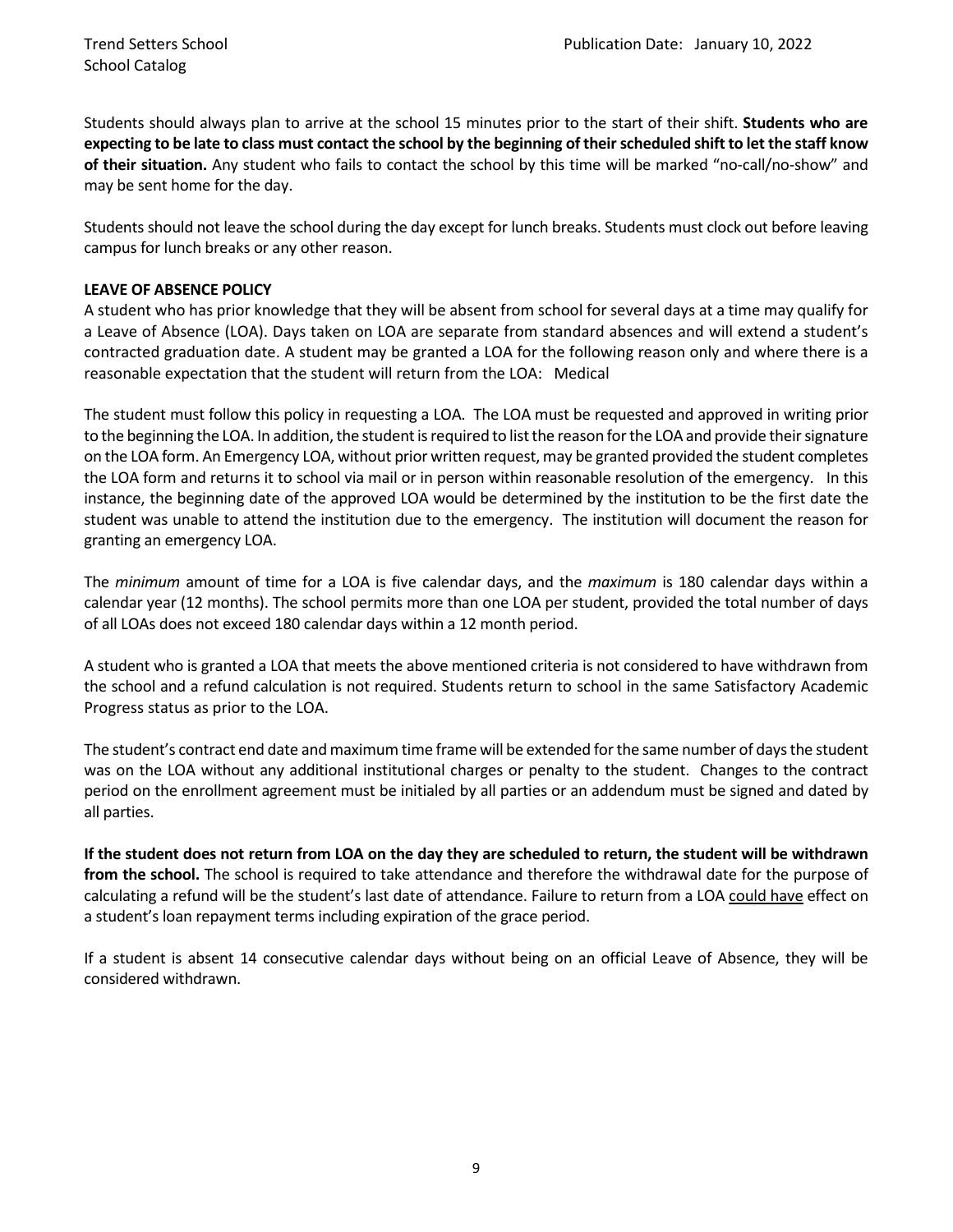#### **ACADEMIC INFORMATION / REQUIREMENTS**

#### **Graduating Requirements**

Both theory and practical work are important. Students are evaluated on a level system to prepare them for a career in professional salons. All work must be completed to graduate. The following are required for graduation from all programs.

- Completion of state required hours
- Completion of all assignments and tests
- Payment of all tuition, fees and over contract fees

After all requirements are met, the student must schedule an appointment with school administration to complete the graduation and exit counseling process.

#### **Graduation**

Graduates earn and are awarded a diploma. A graduation ceremony is held for students twice yearly, in June and December (as circumstances permit). Family and friends are welcomed and encouraged to attend. If a student has not completed all clock hours required to graduate, their ability to participate in the graduation ceremony for their entering class will be determined by administrative review. Any student with more than 150 clock hours left to graduate will not be allowed to participate in the graduation ceremony, but may participate in a future ceremony once their clock hour requirements are met.

#### **Grades**

Grades are given for classroom work, projects, and styling area performance. Work habits, appearance, conduct, initiative, cooperation, and attendance are also considered. The school uses the following 100 point grading scale:

- A 92-100
- B 87-91
- C 80-86
- F Below 80 is failing

#### **Student Grade Report Policy**

Each student is provided with at least four written report cards during the program. The report evaluates the students' performance in theory, practical work and attendance.

#### **Additional Educational Opportunities**

Additional educational events are offered periodically to the students.

#### **Academic Advising & Professional Assistance Referral Policy**

Students are advised regarding progress and achievement during Satisfactory Academic Progress evaluations and on an as needed basis. Information and advice regarding licensing regulations, reciprocity, employment, continuing education opportunities, and financial assistance is available to students as it is needed.

Trend Setters School provides academic advice to all students. The faculty and staff are available by appointment or informally to meet with the students to discuss any obstacle that may be in the way of success. Students may be referred to professional counseling in the community. Contact information for professional assistance is available on the school bulletin board and in the school administrator's office.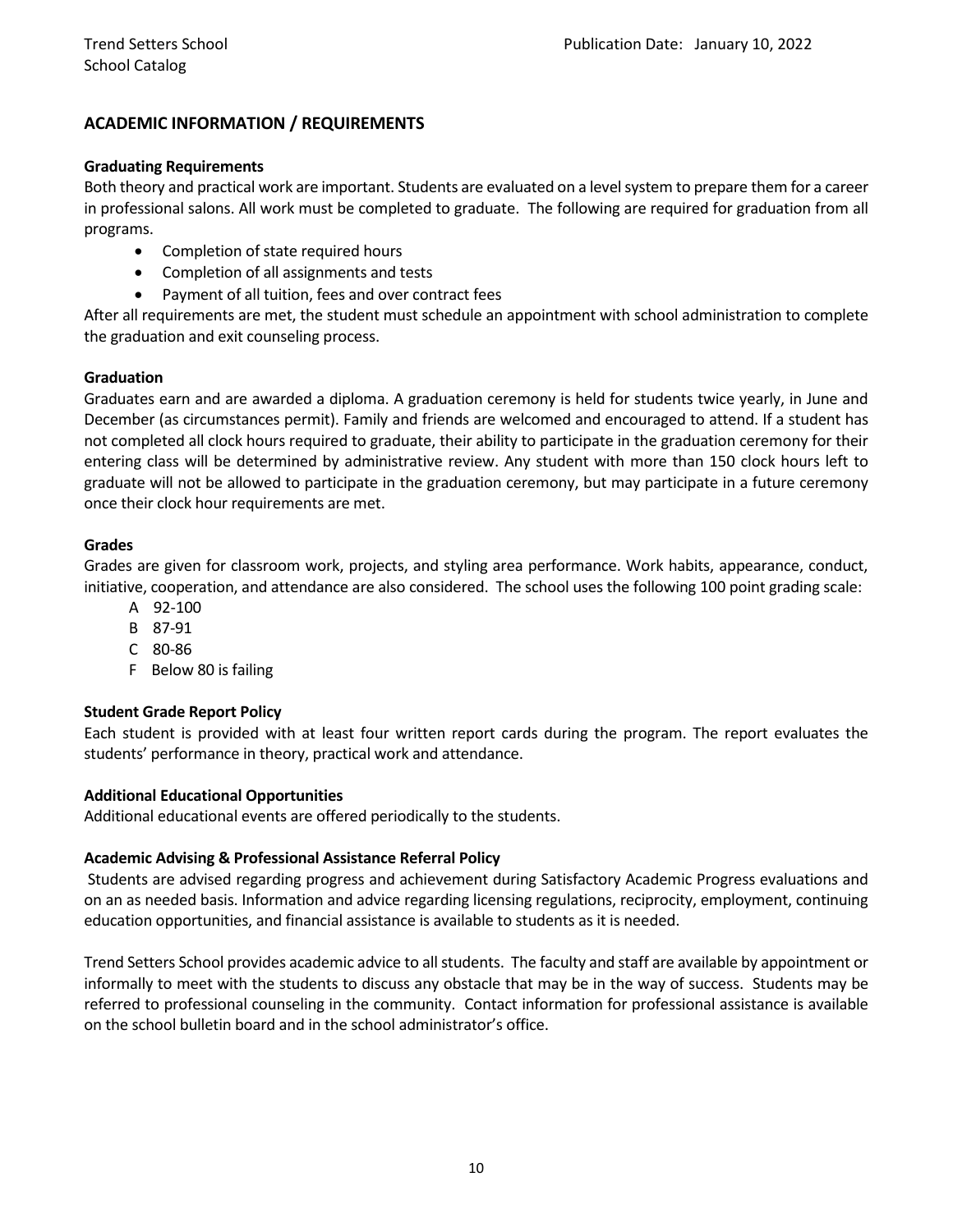#### **SATISFACTORY ACADEMIC PROGRESS POLICY**

The Satisfactory Academic Progress Policy is consistently applied to all students enrolled at the school regardless of form of payment, cash pay, or Title IV HEA Program funds. It is printed in the catalog to ensure that all students receive a copy prior to enrollment. The policy complies with the guidelines established by the National Accrediting Commission of Career Arts and Sciences (NACCAS) and the federal regulations established by the United States Department of Education.

#### EVALUATION PERIODS

|                           | Students are evaluated for Satisfactory Academic Progress as follows: |                      |
|---------------------------|-----------------------------------------------------------------------|----------------------|
| Program Name and Hours    | <b>Evaluation Period</b>                                              | Academic Year Length |
| Cosmetology (1500)        | 450, 900, and 1200 clocked (actual) hours                             | 900 clock hours      |
| Instructor Training (600) | 300 clocked (actual) hours                                            | 600 clock hours      |
| Barber (1000)             | 450 and 900 clocked (actual) hours                                    | 900 clock hours      |
| Crossover (45)            | 22.5 clocked (actual) hours                                           | 45 clock hours       |

Transfer students will be evaluated at the midpoint of the contracted hours or the established evaluation periods, whichever comes first. SAP evaluations are based on actual contracted hours at the institution.

Evaluations will determine if the student has met the minimum requirements for satisfactory academic progress. The frequency of evaluations ensures that students have ample opportunity to meet both the attendance and academic progress requirements of at least one evaluation by midpoint in the course or academic year, whichever occurs sooner. All periods of enrollment are included in the SAP calculation for Title IV eligibility and otherwise.

#### ATTENDANCE PROGRESS EVALUATIONS

Students are required to attend a minimum of 80% of the hours possible based on the applicable attendance schedule in order to be considered maintaining satisfactory attendance progress. Evaluations are conducted at the end of each evaluation period to determine if the student has met the minimum requirements. The attendance percentage is determined by dividing the total hours accrued by the total number of hours scheduled. At the end of each evaluation period, the school will determine if the student has maintained at least 80% cumulative attendance since the beginning of the course which indicates that, given the same attendance rate, the student will graduate within the maximum time frame allowed.

#### MAXIMUM TIME FRAME

The maximumtime (which does not exceed 125% of the course length) allowed for students to complete each course at satisfactory academic progress is stated below:

| <b>COURSE</b>                                             | <b>MAXIMUM TIME ALLOWED</b> |                        |  |
|-----------------------------------------------------------|-----------------------------|------------------------|--|
|                                                           | <b>WEEKS</b>                | <b>SCHEDULED HOURS</b> |  |
| Cosmetology (Full time, 30 hrs/wk.) – 1500 Hours -        | 62.5                        | 1875                   |  |
| Instructor Training (Full time, 30 hrs/wk.) - 600 Hours - | 25                          | 750                    |  |
| Barber (Full time, 32.5 hrs/wk.) - 1000 Hours -           | 38.5                        | 1250                   |  |
| Crossover - (Part time, 22.5 hrs/wk.) - 45 hours -        | 2.5                         | 56.25                  |  |

The maximum time allowed for transfer students who need less than the full course requirements or part-time students will be determined based on 80% of the scheduled contracted hours. Any student exceeding their maximum time frame date will continue to be charged the \$8.33 per-hour rate for hours remaining after the contract graduation date. All charges are due in full before completion of the program.

All courses offered by the institution are clock hour programs and all students attend on a continuous basis. Therefore, we do not offer term or credit hour based programs. Enrollment is based on one period of continuous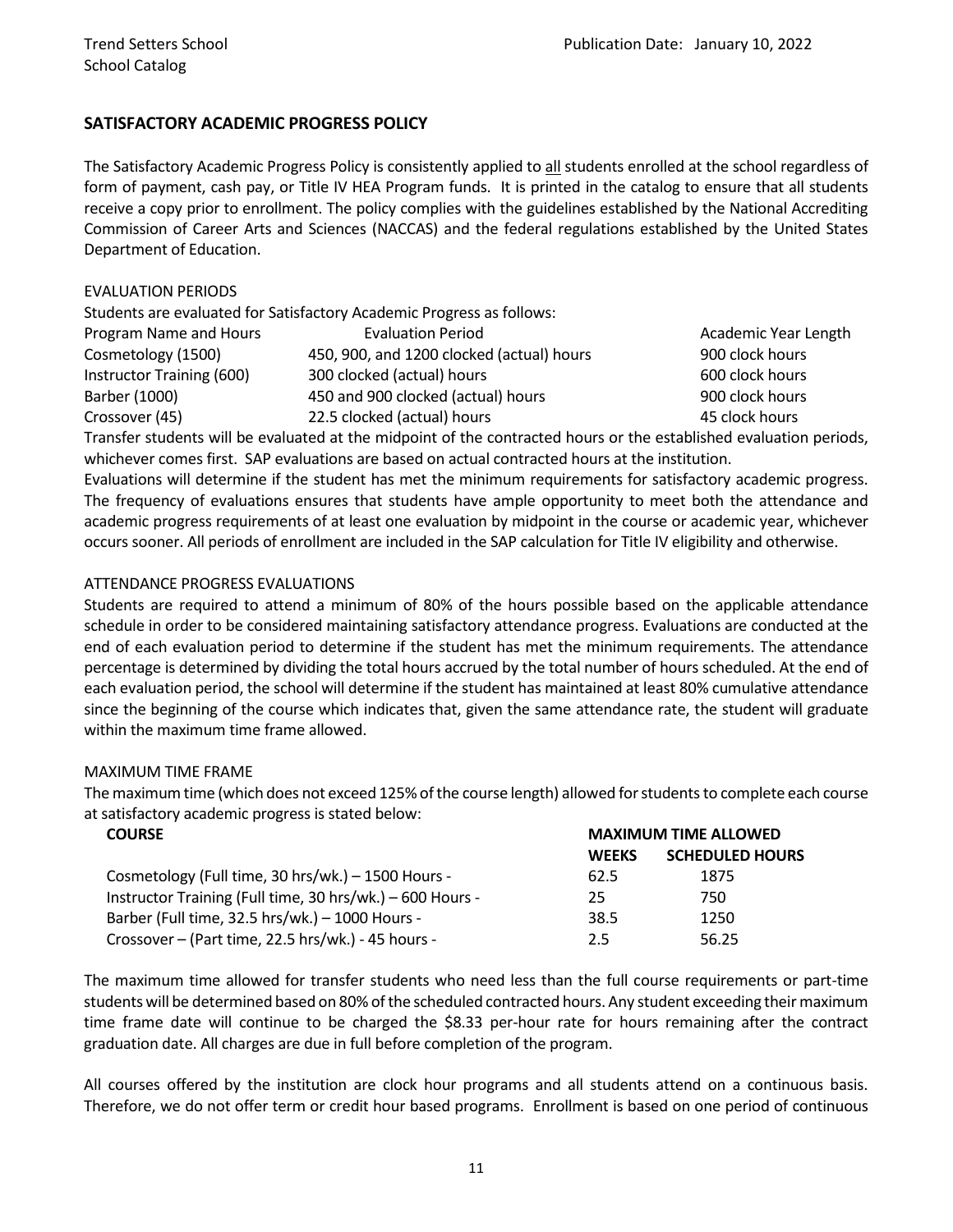enrollment which counts towards satisfactory academic progress and maximum time-frame, including any time in that period where a student would not receive Title IV, HEA program funds. The period of enrollment includes, fall, winter, spring, and summer, as applicable to the student's enrollment agreement.

#### ACADEMIC PROGRESS EVALUATIONS

The qualitative element used to determine academic progress is a reasonable system of grades as determined by assigned academic learning. Students are assigned academic learning and a minimum number of practical experiences. Academic learning is evaluated after each unit of study. Practical assignments are evaluated as completed and counted toward course completion only when rated as satisfactory or better (the computer system will reflect completion of the practical assignment as a 100% rating). If the performance does not meet satisfactory requirements, it is not counted and the performance must be repeated. At least two comprehensive practical skills evaluations will be conducted during the course of study. Practical skills are evaluated according to text procedures and set forth in practical skills evaluation criteria adopted by the school. Students must maintain a written grade average of 80%. Students must make up failed or missed tests and incomplete assignments.

Numerical grades are considered according to the following scale:

- A 92-100
- B 87-91
- C 80-86
- F Below 80 is failing

#### DETERMINATION OF PROGRESS STATUS

Students meeting the minimum requirements for academics and attendance at the evaluation point are considered to be making satisfactory academic progress until the next scheduled evaluation. Students will receive a hard-copy of their Satisfactory Academic Progress Determination at the time of each of the evaluations. Students deemed not maintaining Satisfactory Academic Progress may have their Title IV, HEA Program funds interrupted, as applicable, unless the student is on warning.

#### WARNING

Students who fail to meet minimum requirements for attendance or academic progress are placed on warning and considered to be making satisfactory academic progress while during the warning period. The student will be advised in writing on the actions required to attain satisfactory academic progress by the next evaluation. If at the end of the warning period, the student has still not met both the attendance and academic requirements, the student will:

1. Be deemed ineligible to receive Title IV, HEA Program funds, as applicable, and will be terminated from the program unless financial arrangements are made with the school to compensate for the loss in funding.

#### RE-ESTABLISHMENT OF SATISFACTORY ACADEMIC PROGRESS

Students may re-establish satisfactory academic progress as applicable, by meeting minimum attendance and academic requirements by the end of the warning period at the next scheduled evaluation. Students can make up hours during course times the student is not normally scheduled for attendance. Students may begin attending makeup hours as they are needed.

#### INTERRUPTIONS, COURSE INCOMPLETES, WITHDRAWALS

If enrollment is temporarily interrupted for a Leave of Absence, the student will return to school in the same progress status as prior to the leave of absence. Hours elapsed during a leave of absence will extend the student's contract period and maximum time frame by the same number of days taken in the leave of absence and will not be included in the student's cumulative attendance percentage calculation. Students who withdraw prior to completion of the course and wish to re-enroll will return in the same satisfactory academic progress status as at the time of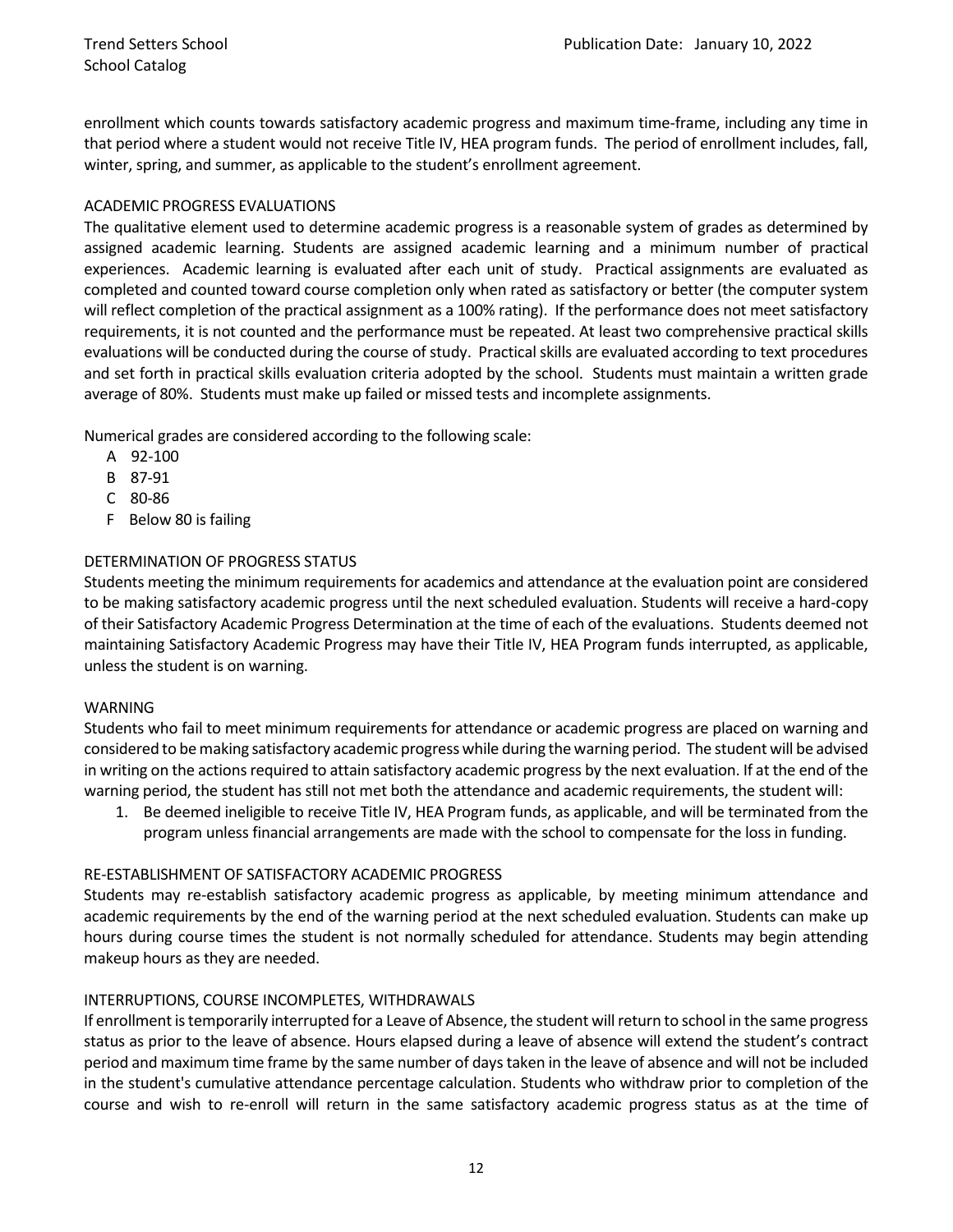withdrawal. If a student is considering pursuit of a second program, they must graduate or withdraw from the current program. If a student decides to switch a program, the current SAP will start over with the new program. The old program SAP will no longer apply.

#### NONCREDIT, REMEDIAL COURSES, REPETITIONS

Noncredit, remedial courses and repetitions do not apply to this institution. Therefore, these items have no effect upon the school's satisfactory academic progress standards.

#### TRANSFER HOURS

With regard to Satisfactory Academic Progress, a student's transfer hours will be counted as both attempted and earned hours for the purpose of determining when the allowable maximum time frame has been exhausted. SAP Evaluations are based on actual contracted hours at the institution.

NOTE: Withdrawal passing/withdrawal failing and appeals are not applicable to this institution.

- END OF SATISFACTORY ACADEMIC PROGRESS POLICY -

#### **GRIEVANCE POLICY**

This policy is contained in the school catalog to ensure that students are informed prior to enrollment. Grievance procedures are provided for students who believe that they have been unlawfully discriminated against, unfairly treated, or harassed in any way. Academic grievances relates to a complaint about a course, program of study, or grade.

Students are expected to address any disagreements or conflict directly with the individual involved in person with a written document outlining the complaint and communication. After this, if there is no satisfactory resolution, the student may set an appointment to see the school administrator. All communications regarding the complaint must be in writing and all meetings and communications will be documented in the student files. Records of complaints and their resolution, as applicable, are retained according to the school's record keeping policy for review by regulatory agencies.

The grievance policy is as follows:

- 1. Complaints against students or employees must be made within one week of the issue.
- 2. If the complaint cannot be resolved formally the student shall write up the details and submit to the school director who will research the issue and respond with a resolution. Once received, solutions will be evaluated and returned within 10 business days with a resolution.
- 3. The student may request a complaint form from the school administrator.
- 4. The student may contact the institution licensing and/or accrediting agency at any time during grievance procedures to submit a formal complaint. Regulatory agency contact information can be found below.

Missouri Board of Cosmetology and Barber Examiners PO Box 1062 Jefferson City, MO 65102 573-751-1052

NACCAS 3015 Colvin Street Alexandria, VA 22314 1-703-600-7600 o[r www.naccas.org](http://www.naccas.org/)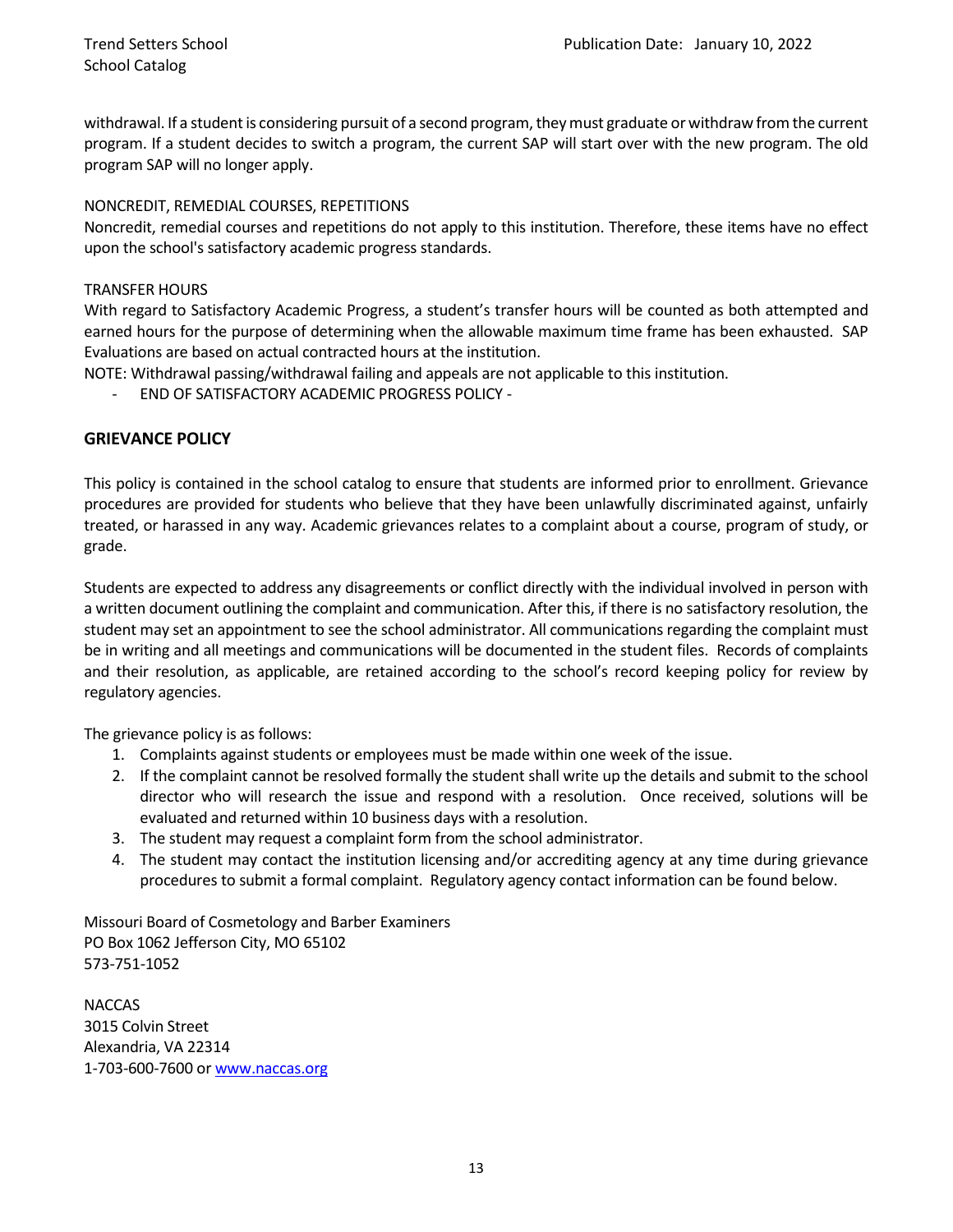#### **WITHDRAWAL**

#### **Determination Date/Withdrawal Date (Official/Unofficial Withdrawal):**

The last date of attendance would be the last day the student was physically in attendance at the school. A withdrawal date on a student who had been previously attending could be up to, but not to exceeding, 14 calendar days from that student's actual last date of attendance. An active student officially withdraws when they notify the school's administrative office of their intention to withdraw from school. An active student is considered unofficially withdrawn when they have been absent for 10 consecutive school days (14 calendar days) from their last date of physical attendance without notifying the school's administrative office.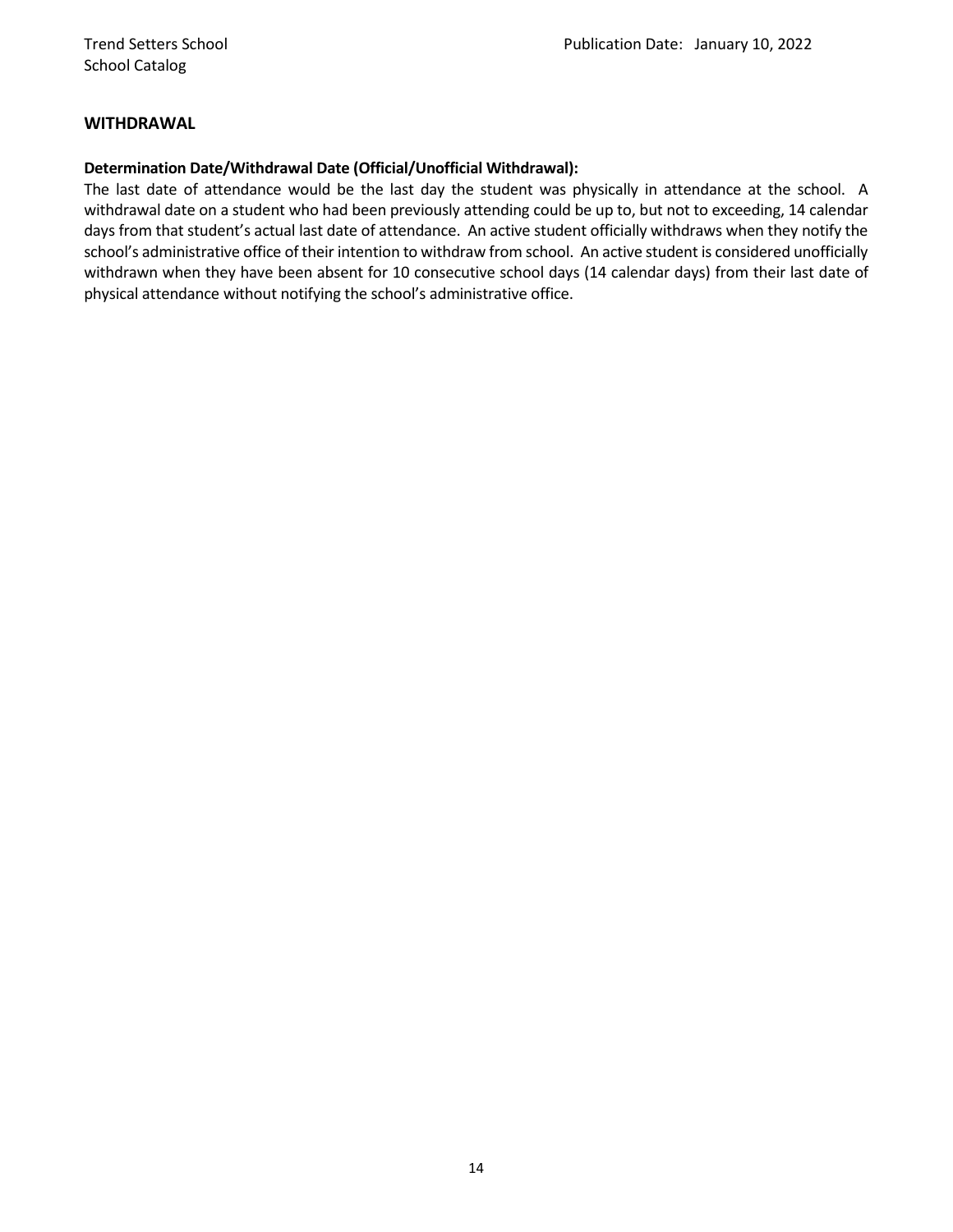#### **REFUND POLICY**

For applicants who cancel enrollment or students who withdraw from enrollment a fair and equitable settlement will apply. The following policy will apply to all terminations for any reason, by either party, including student decision, course or program cancellation, or school closure.

Any monies due the applicant or students shall be refunded within 45 calendar days of official cancellation or withdrawal. Official cancellation or withdrawal shall occur on the earlier of the dates that:

- 1. An applicant is not accepted by the school. The applicant shall be entitled to a refund of all monies.
- 2. A student (or in the case of a student under legal age, his/her parent or guardian) cancels his/her enrollment in writing within three business days of signing the enrollment agreement. In this case all monies collected by the school shall be refunded, regardless of whether or not the student has actually started classes.
- 3. A student cancels his/her enrollment after three business days of signing the contract but prior to starting classes. In these cases he/she shall be entitled to a refund of all monies paid to the school less the registration fee of \$100.00.
- 4. A student notifies the institution of his/her withdrawal in writing.
- 5. A student on an approved leave of absence notifies the school that he/she will not be returning. The date of withdrawal shall be the earlier of the date of expiration of the leave of absence or the date the student notifies the institution that the student will not be returning.
- 6. A student is expelled by the school. (Unofficial withdrawals will be determined by the institution by monitoring attendance at least every 14 calendar days.)
- 7. In type 2, 3, 4 or 5, official cancellations or withdrawals, the cancellation date will be determined by the postmark on the written notification, or the date said notification is delivered to the school administrator or owner in person.
- For students who enroll and begin classes but withdraw prior to course completion (after three business days of signing the contract), the following schedule of tuition earned by the school applies. All refunds are based on scheduled hours:

| PERCENT OF SCHEDULED TIME               | <b>TOTAL TUITION SCHOOL</b> |  |
|-----------------------------------------|-----------------------------|--|
| <b>ENROLLED TO TOTAL COURSE/PROGRAM</b> | <b>SHALL RECEIVE/RETAIN</b> |  |
| 0.01% to 04.9%                          | 20%                         |  |
| 5% to 09.9%                             | 30%                         |  |
| 10% to 14.9%                            | 40%                         |  |
| 15% to 24.9%                            | 45%                         |  |
| 25% to 49.9%                            | 70%                         |  |
| 50% and over                            | 100%                        |  |

- All refunds will be calculated based on the students last date of attendance. Any monies due a student who withdraws shall be refunded within 45 calendar days of a determination that a student has withdrawn, whether officially or unofficially. In the case of disabling illness or injury, death in the student's immediate family or other documented mitigating circumstances, a reasonable and fair refund settlement will be made. If permanently closed or no longer offering instruction after a student has enrolled, and instruction has begun, the school will provide a pro rata refund of tuition to the student OR provide course completion through a pre-arranged teach out agreement with another institution. If the course is canceled subsequent to a student's enrollment, and before instruction has begun, the school will either provide a full refund of all monies paid or completion of the course. If the course is cancelled after students have enrolled and instruction has begun, the school shall provide a pro rata refund for all students transferring to another school based on the hours accepted by the receiving school OR provide completion of the course OR participate in a Teach-Out Agreement OR provide a full refund of all monies paid.
- Students who withdraw or terminate prior to course completion are charged a termination fee of \$150.00. This refund policy applies to tuition and fees charged in the enrollment agreement. Other miscellaneous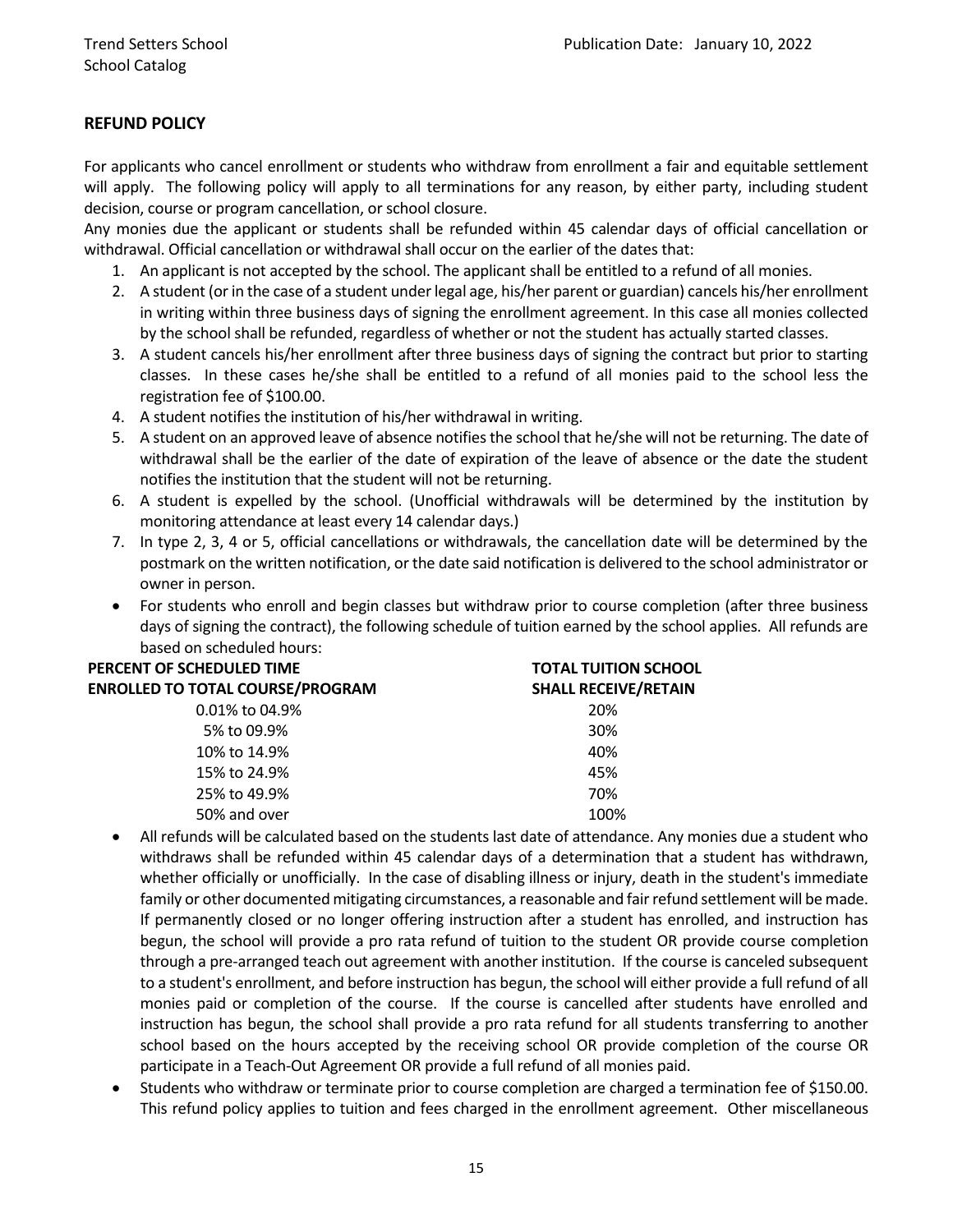charges the student may have incurred at the institution (EG: extra kit materials, books, kit & equipment, products, unreturned school property, etc.) will be calculated separately at the time of withdrawal. All fees are identified in the catalog and on the enrollment agreement.

• If a Title IV financial aid recipient withdraws prior to course completion, a calculation for return of TIV funds will be completed and any applicable returns by the school shall be paid, as applicable, The order of returns is: Unsubsidized Federal Stafford Student Loan; Subsidized Federal Stafford Student Loan; Parent Loan for Undergraduate Students (PLUS); Federal Pell Grant; and, Other Federal, State, Private, and Institutional student assistance programs; and last to the student. After all applicable returns to TIV aid have been made, this refund policy will apply to determine the amount earned by the school and owed by the student. If the student has received personal payments of Title IV aid, he/she may be required to refund the aid to the applicable program.

#### **Return of Title IV Funds**

The law specifies how your school must determine the amount of Title IV program assistance that you earn if you withdraw from school. The Title IV programs that are covered by this law are: Federal Pell Grants. Determination Date/Withdrawal Date (Official/Unofficial Withdrawal): The last date of attendance would be the last day the student was physically in attendance at the school. A withdrawal date on a student who had been previously attending could be up to, but not to exceeding, 14 calendar days from that student's actual last date of attendance. An active student officially withdraws when they notify the school's administrative office of their intention to withdraw from school. An active student is considered unofficially withdrawn when they have been absent for 10 consecutive school days (14 calendar days) from their last date of physical attendance without notifying the school's administrative office.

When you withdraw during your payment period the amount of Title IV program assistance that you have earned up to that point is determined by a specific formula. If you received (or your school or parent received on your behalf) less assistance than the amount that you earned, you may be able to receive those additional funds. If you received more assistance than you earned, the excess funds must be returned by the school and/or you.

The institution determines the earned and unearned portions of Title IV aid as of the last date of attendance based on the amount of time the student was scheduled to be in attendance. The percentage of the period completed is determined by dividing the number of hours the student was scheduled to complete in the payment period, as of the last date of attendance, by the total number of clock hours in the payment period.

Up through the 60% point in each payment period, a pro rata schedule is used to determine the amount of Title IV funds the student has earned at the time of withdrawal. After the 60% point in the payment period, a student has earned 100% of the Title IV funds he or she was scheduled to receive during the period. The amount of Title IV aid earned by the student is determined by multiplying the percentage of Title IV aid earned by the total of Title IV aid disbursed or the Title IV aid that could have been disbursed to the student or on the student's behalf. For example: 450 hours in the payment period

- The student was scheduled to complete 225 hours as of the student's last date of attendance
- Percentage of Aid earned equals 50%. This is calculated by dividing the scheduled hours as of the last date of attendance divided by total hours in the payment period. (225/450)
- Amount Title IV Financial Aid Earned equals \$1250. This is calculated by multiplying the total aid disbursed or could be disbursed by the percentage of aid earned \$1250 (2500x50%)

If you did not receive all of the funds that you earned, you may be due a Post-withdrawal disbursement. Your school may automatically use all or a portion of your Post-withdrawal disbursement of grant funds for tuition, fees, and room and board charges (as contracted with the school). The school needs your permission to use the Post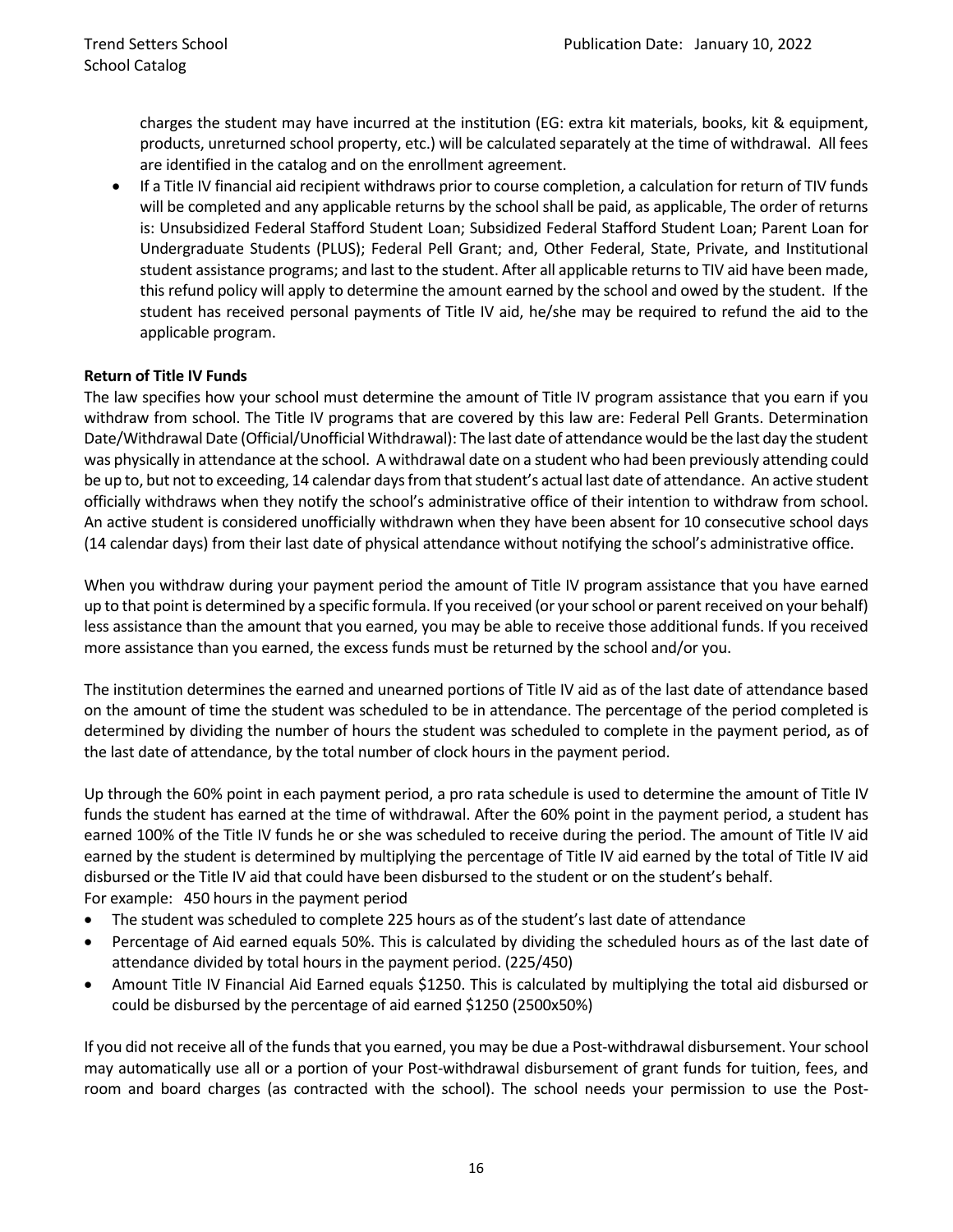withdrawal grant disbursement for all other school charges. If you do not give your permission (some schools ask for this when you enroll), you will be offered the funds. However, it may be in your best interest to allow the school to keep the funds to reduce your debt at the school.

If the post-withdrawal disbursement includes loan funds, the School must get the student's permission before it can disburse the loan. Students may choose to decline some or all of the loan funds so that she/he does not incur additional debt. A notice will be sent out to the student, and the signed, original document must be returned to the School within 14 days.

Any amount of unearned grant funds that you must return is called an overpayment. You must make arrangements with your school or the Department of Education to return the unearned grant funds.

The requirements for Title IV program funds when you withdraw are separate from any Institutional Refund Policy that your school may have. Therefore, you may still owe funds to the school to cover unpaid institutional charges. Your school may also charge you for any Title IV program funds that the school was required to return.

#### **Return of Funds by the School**

The school will make the refund determination within thirty (30) days from the date of withdraw/termination and return the unearned funds for which the School is responsible as soon as possible, but no later than 45 days after the date of student withdraw/termination.

The school must return the unearned aid for which the school is responsible by repaying funds to the following sources, in order, up to the total net amount disbursed from each source.

#### **Title IV Programs**

Unsubsidized Federal Stafford Student Loan; Subsidized Federal Stafford Student Loan; Parent Loan for Undergraduate Students (PLUS); Federal Pell Grant

If you have questions about your Title IV program funds, you can call the Federal Student Aid Information Center at 1-800-4-FEDAID (1-800-433-3243). TTY users may call 1-800-730-8913. Information is also available on Student Aid on the Web at www.studentaid.ed.gov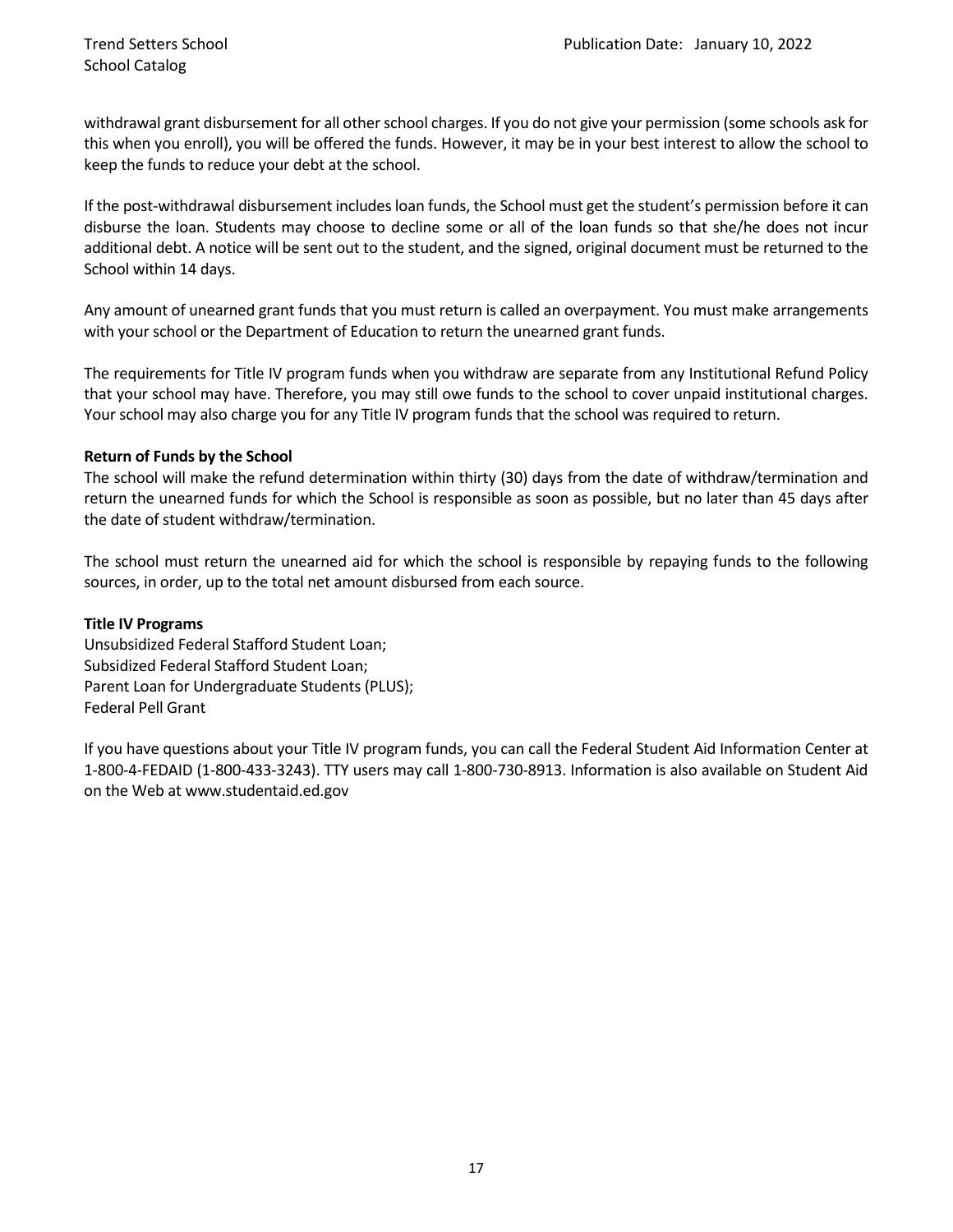#### **PROGRAMS OF STUDY**

**Cosmetology Course Outline (SOC 39-5012.00) Description –** Cosmetology training at Trend Setters School includes theory and practical instruction that prepares the student to perform hair, skin and nail services on the public. The school offers a 1500 hour training program in cosmetology that meets Missouri state standards including 470 hours of cosmetology theory.

**Goals –** The school provides education in all phases of the cosmetology profession. The graduate will be a knowledgeable, skilled professional cosmetologist. The graduate will have the background and skills to pass the state board exams, and to work as a cosmetologist.

| Shampooing of all kinds                                 | 40 hours   |
|---------------------------------------------------------|------------|
|                                                         |            |
| Hair coloring, bleaches, and rinses                     | 130 hours  |
| Hair cutting and shaping                                | 130 hours  |
| Permanent waving and relaxing                           | 125 hours  |
| Hairsetting, pin curls, fingerwaves, thermal curling    | 225 hours  |
| Combouts and hair styling techniques                    | 105 hours  |
| Scalp treatments and scalp diseases                     | 30 hours   |
| Facials, eyebrows, and arches                           | 40 hours   |
| Manicuring, hand and arm massage and treatment of nails | 110 hours  |
| Cosmetic chemistry                                      | 25 hours   |
| Salesmanship and shop management                        | 10 hours   |
| Sanitation and sterilization                            | 30 hours   |
| Anatomy                                                 | 20 hours   |
| State Law                                               | 10 hours   |
| Advanced classes, practical practices                   | 470 hours  |
| <b>Total Hours</b>                                      | 1500 hours |

#### **Hours and Practical Exercises:**

Students will receive instruction in business practices, and in Missouri laws regulating those practices and labor relations.

**Methods –** Instruction in cosmetology at the school uses a combination of teaching styles and techniques to present the information for maximum student learning. Lecture, discussion, test, quizzes, written assignments, practical skills, observation, and instructional games are some of the teaching techniques used. Audio / visual aids include videotapes, audiotapes, DVDs, and PowerPoint presentations. Every effort is made to stimulate growth in knowledge and skills for the individual.

**Grading –** Students are evaluated regularly on daily assignments, tests, salon area experience, and a variety of projects specific to different units of instruction. Numerical grades are considered according to the following scale:

- A 92-100
- B 87-91
- C 80-86
- F Below 80 is failing

**Educators –** Licensed cosmetologists/licensed instructors teach this course. Guest instructors with expertise in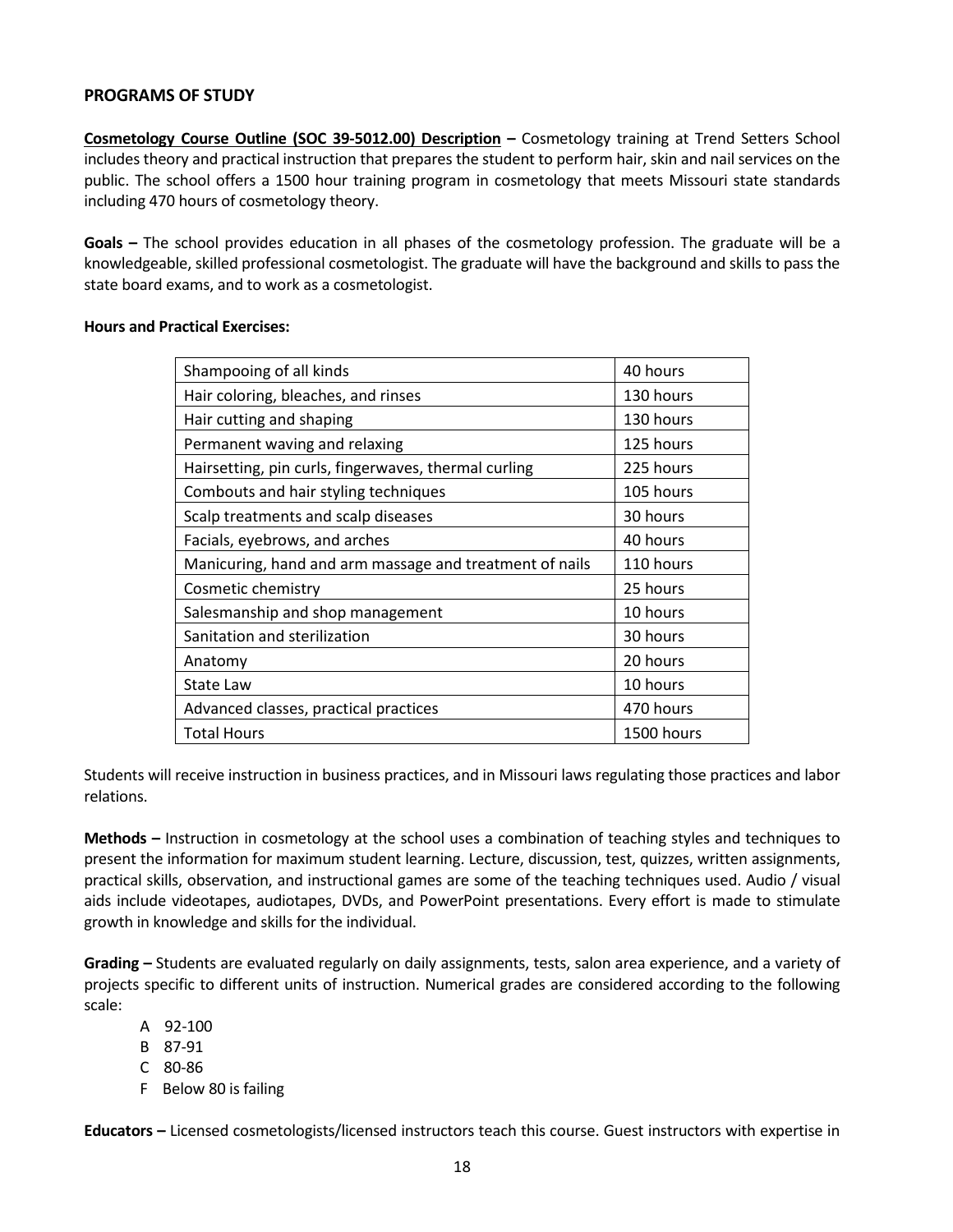School Catalog

a specific area may be involved in the program.

**Books –** Pivot Point Fundamentals Cosmetology Coursebook set, Study Guide and Exam Prep Book; Summit social digital planner.

**Kit –** Rolling cart**,** blow dryer, eye brow kit, manicure kit, marcel iron, perm rods, color bowls, color brushes, combs, clips, shears, razor, clipper set, brush set, flat iron, set of 4 mannequin heads.

**Accessories –** Name badge must be worn at all times.

**References –** A comprehensive library is provided in the school. Students have regular access and may check out materials for daytime and overnight use.

**Levels of Achievement –** The student will be taught a career building system to develop salon readiness skills in client development, client retention, chemical sales performance, add on services and retail performances.

**Instructor Training Course Outline (SOC 25-1194.00) Description –** Instructor Training at Trend Setters School includes theory and practical instruction that prepares the instructor trainee to perform instruction to students. The school offers a 600 hour training program in Instructor Training that meets Missouri state standards. The state may grant a reduction in the required hours based on previous documented work experience in the field of Cosmetology. Please contact the State Board or the school admissions office for more information.

**Goals –** The school provides education in all phases of the Instructor Training profession. The graduate will be a knowledgeable, skilled professional instructor. The graduate will have the background and skills to pass the state board exams, and to work as an instructor.

#### **Hours and Practical Exercises:**

| Basic principles of student teaching to include teaching<br>principles, lesson planning, curriculum planning and class   |           |
|--------------------------------------------------------------------------------------------------------------------------|-----------|
| outlines, teaching methods, teaching aids, testing and                                                                   |           |
| evaluation                                                                                                               | 200 hours |
| Psychology as applied to cosmetology, personality and<br>teaching, teacher evaluation, counseling, theories of learning, |           |
| and speech                                                                                                               | 50 hours  |
| business experience or management including classroom                                                                    |           |
| management, record keeping, buying and inventorying                                                                      |           |
| supplies, and state law                                                                                                  | 50 hours  |
| Teaching in both theory and practical application                                                                        | 300 hours |
| <b>Total Hours</b>                                                                                                       | 600 hours |

Students will receive instruction in Missouri laws regulating those practices and labor relations.

**Methods –** Instruction in Instructor Training at the school uses a combination of teaching styles and techniques to present the information for maximum student learning. Lecture, discussion, test, quizzes, written assignments, and observation are some of the teaching techniques used. Audio / visual aids include videotapes, audiotapes, DVDs, and PowerPoint presentations. Every effort is made to stimulate growth in knowledge and skills for the individual.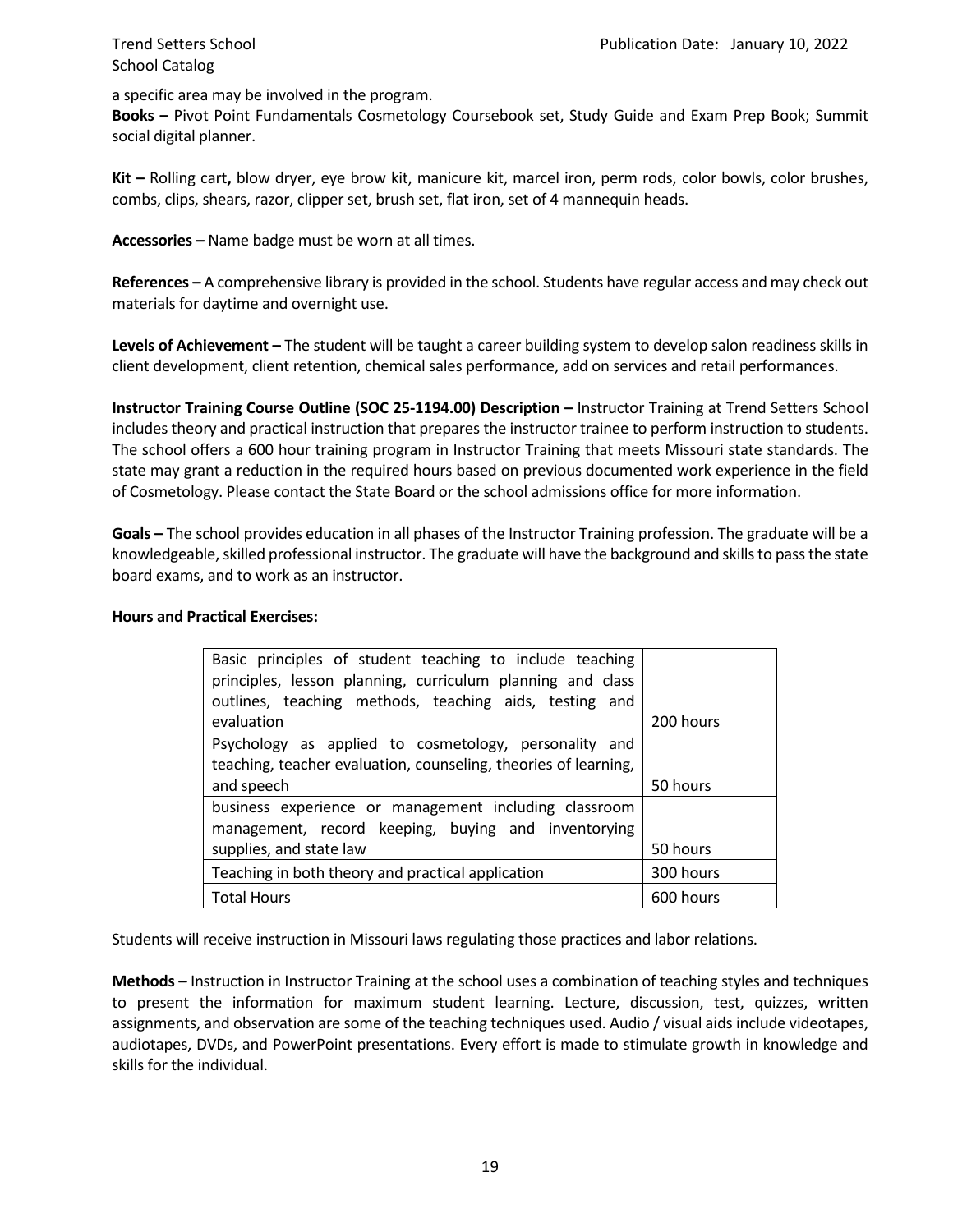**Grading –** Students are evaluated regularly on daily assignments, tests, salon area experience, and a variety of projects specific to different units of instruction. Numerical grades are considered according to the following scale:

- A 92-100
- B 87-91
- C 80-86
- F Below 80 is failing

**Educators –** Licensed cosmetologists/licensed instructors teach this course. Guest instructors with expertise may be involved in the program.

**Books –** Pivot Point Mindful Teaching Coursebook set.

**Accessories –** Name badge must be worn at all times

**References –** A comprehensive library is provided in the school. Students have regular access and may check out materials for daytime and overnight usage.

**Barber Course Outline (SOC 39-5011.00) Description** - Barber training at Trend Setters School includes theory and practical instruction that prepares the student to perform barbering services on the public. The school offers a 1000 hour training program in barbering that meets Missouri state standards.

**Goals** – The school provides education in all phases of the barbering profession. The graduate will be a knowledgeable, skilled professional barber. The graduate will have the background and skills to pass the state board exams, and to work as a barber.

| History                                               | 5 hours   |
|-------------------------------------------------------|-----------|
| Professional Image                                    | 5 hours   |
| Bacteriology                                          | 5 hours   |
| Sterilization, Sanitation, and Safe Work Practices    | 20 hours  |
| Implements, Tools, and Equipment                      | 15 hours  |
| Properties and Disorders of the Skin, Scalp, and Hair | 15 hours  |
| Treatment of the Hair and Scalp                       | 20 hours  |
| <b>Facial Massage and Treatments</b>                  | 5 hours   |
| Shaving                                               | 35 hours  |
| Haircutting                                           | 425 hours |
| Hairstyling                                           | 325 hours |
| Mustache and Beard Design                             | 5 hours   |
| <b>Permanent Waving</b>                               | 30 hours  |
| <b>Chemical Relaxing and Soft Curl Permanents</b>     | 30 hours  |
| <b>Hair Coloring</b>                                  | 30 hours  |
| <b>Hair Pieces</b>                                    | 5 hours   |
| Chemistry                                             | 5 hours   |
| Anatomy and Physiology                                | 5 hours   |

#### **Hours and Practical Exercises:**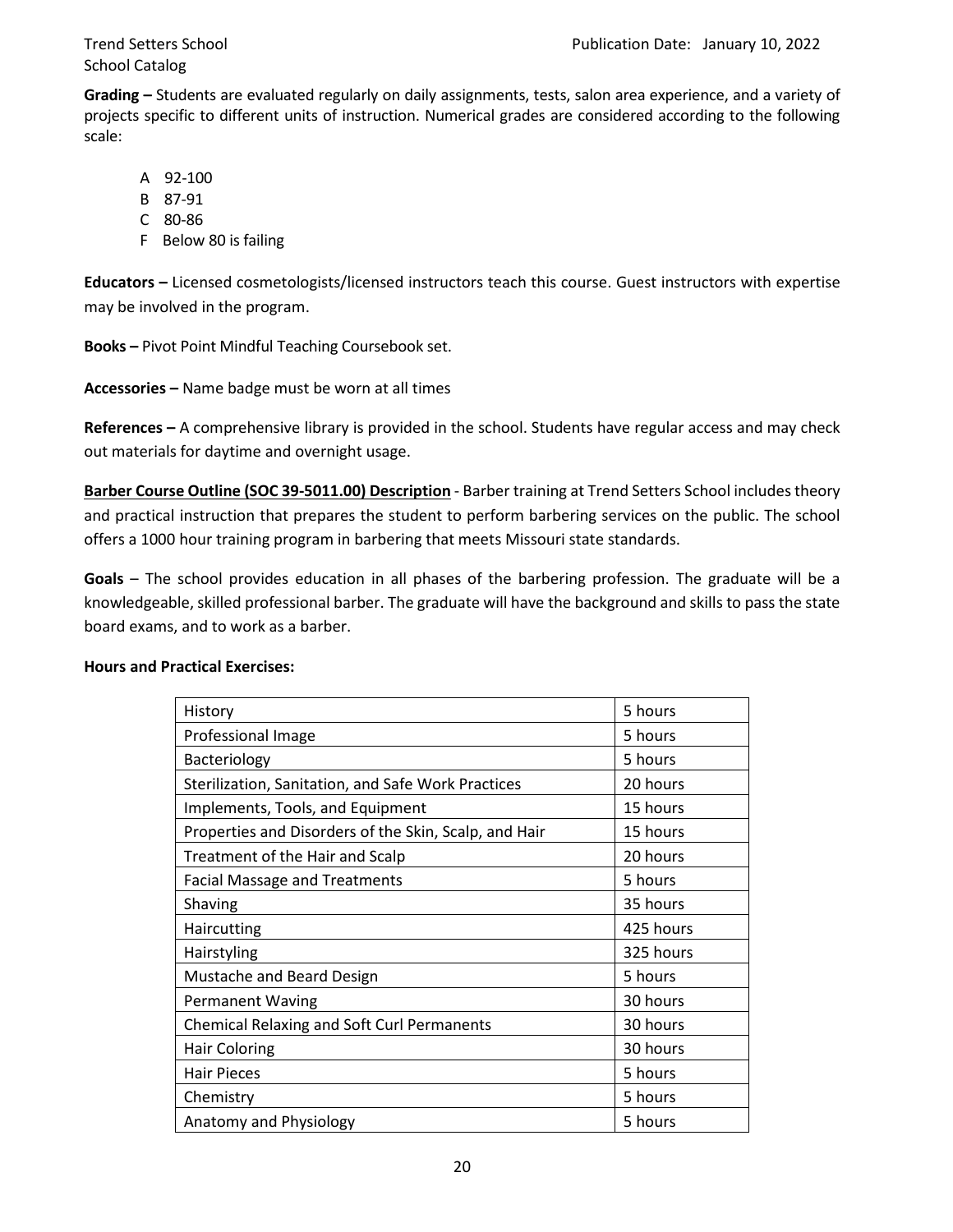| Salesmanship and Shop Management | 5 hours    |
|----------------------------------|------------|
| State Law                        | 10 hours   |
| Total Hours                      | 1000 hours |

Students will receive instruction in business practices, and in Missouri laws regulating those practices and labor relations.

**Methods –** Instruction in barbering at the school uses a combination of teaching styles and techniques to present the information for maximum student learning. Lecture, discussion, test, quizzes, written assignments, practical skills, observation, and instructional games are some of the teaching techniques used. Audio / visual aids include videotapes, audiotapes, DVDs, and PowerPoint presentations. Every effort is made to stimulate growth in knowledge and skills for the individual.

**Grading –** Students are evaluated regularly on daily assignments, tests, salon area experience, and a variety of projects specific to different units of instruction. Numerical grades are considered according to the following scale:

- A 92-100
- B 87-91
- C 80-86
- F Below 80 is failing

**Educators –** Licensed barbers/licensed instructors teach this course. Guest instructors with expertise in a specific area may be involved in the program.

**Books –** Pivot Point Fundamentals Barbering Coursebook set, Study Guide and Exam Prep Book.

**Kit –** Rolling cart, blow dryer, marcel iron, perm rods, color bowls, color brushes, combs , clips, hair pick, straight razor wit interchangeable blades, shears, adjustable clipper set, wig brush, 1 washable smock, 1 washable apron, and a set of 3 mannequin heads.

**Accessories –** Name badge must be worn at all times.

**References –** A comprehensive library is provided in the school. Students have regular access and may check out materials for daytime and overnight use.

**Levels of Achievement –** The student will be taught a career building system to develop barber shop readiness skills in client development, client retention, sales performance, add on services and retail performances.

**Crossover Course Outline (SOC 39-5011.00) Description** – The Crossover training at Trend Setters School includes theory and practical instruction that prepares the cosmetologist to perform barbering services on the public. The school offers a 45 hour training program in barbering that meets Missouri state standards.

**Goals** – The school provides education in the phases of the barbering profession for the cosmetologist wishing to become dually licensed. The graduate will be a knowledgeable, skilled professional barber. The graduate will have the background and skills to pass the state board exams, and to work as a barber.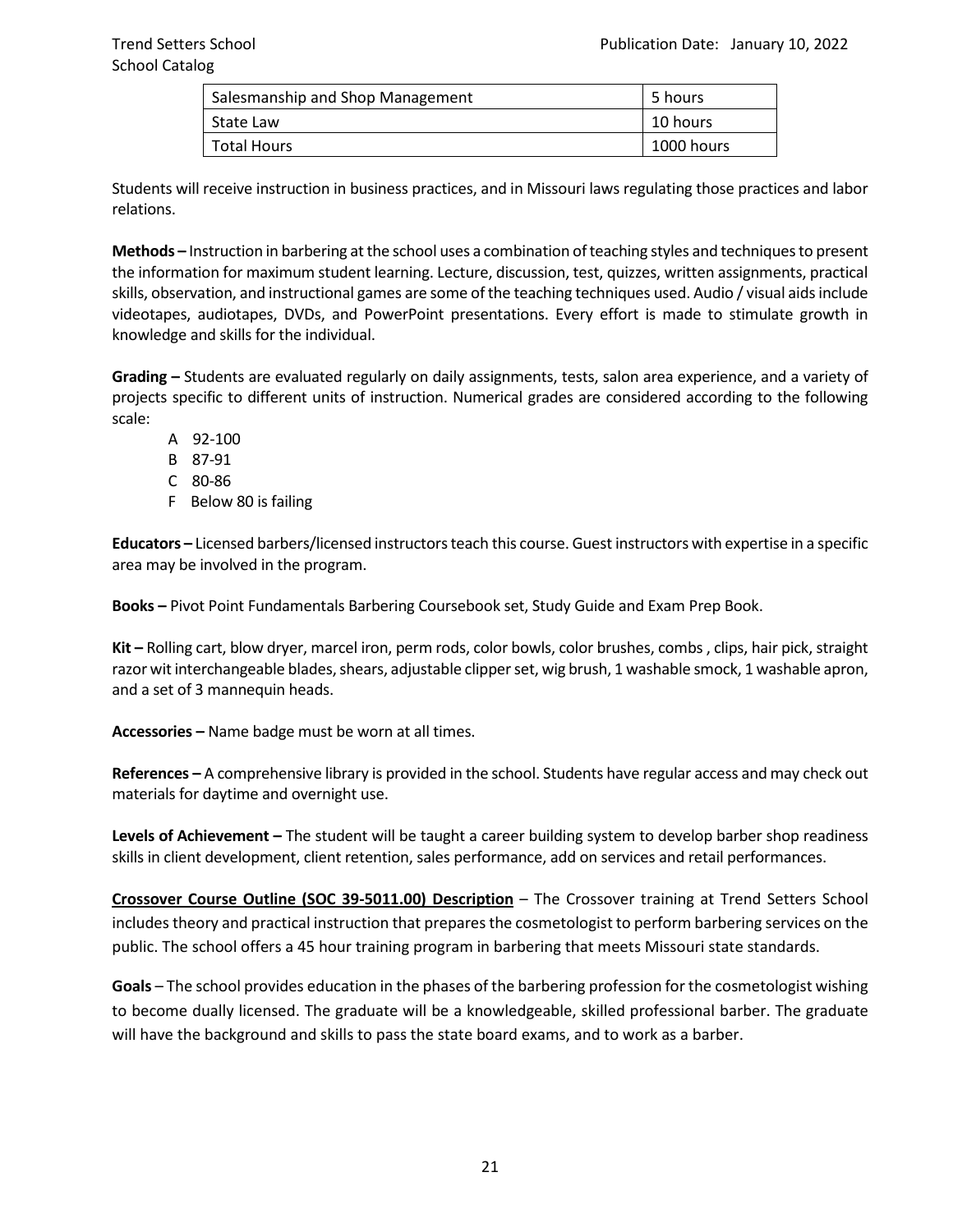#### **Hours and Practical Exercises:**

| <b>History</b> | 5 hour   |
|----------------|----------|
| Shaving        | 40 hours |
| Total Hours    | 45 hours |

Students will receive instruction in business practices, and in Missouri laws regulating those practices and labor relations.

**Methods –** Instruction in barbering at the school uses a combination of teaching styles and techniques to present the information for maximum student learning. Lecture, discussion, test, quizzes, written assignments, practical skills, observation, and instructional games are some of the teaching techniques used. Audio / visual aids include videotapes, audiotapes, DVDs, and PowerPoint presentations. Every effort is made to stimulate growth in knowledge and skills for the individual.

**Grading –** Students are evaluated regularly on daily assignments, tests, salon area experience, and a variety of projects specific to different units of instruction. Numerical grades are considered according to the following scale:

- A 92-100
- B 87-91
- C 80-86
- F Below 80 is failing

**Educators –** Licensed barbers/licensed instructors teach this course. Guest instructors with expertise in a specific area may be involved in the program.

**Books –** Pivot Point Fundamentals Barbering Coursebook set. (Rental options are available for textbooks. Students have the option to purchase the textbook, study guide, and exam prep book at an additional cost.)

**Kit –** Razor, blades, styptic powder.

**Accessories –** Name badge must be worn at all times.

**References –** A comprehensive library is provided in the school. Students have regular access and may check out materials for daytime and overnight use.

**Levels of Achievement –** The student will be taught a career building system to develop barber shop readiness skills in client development, client retention, and sales performance, add on services and retail performances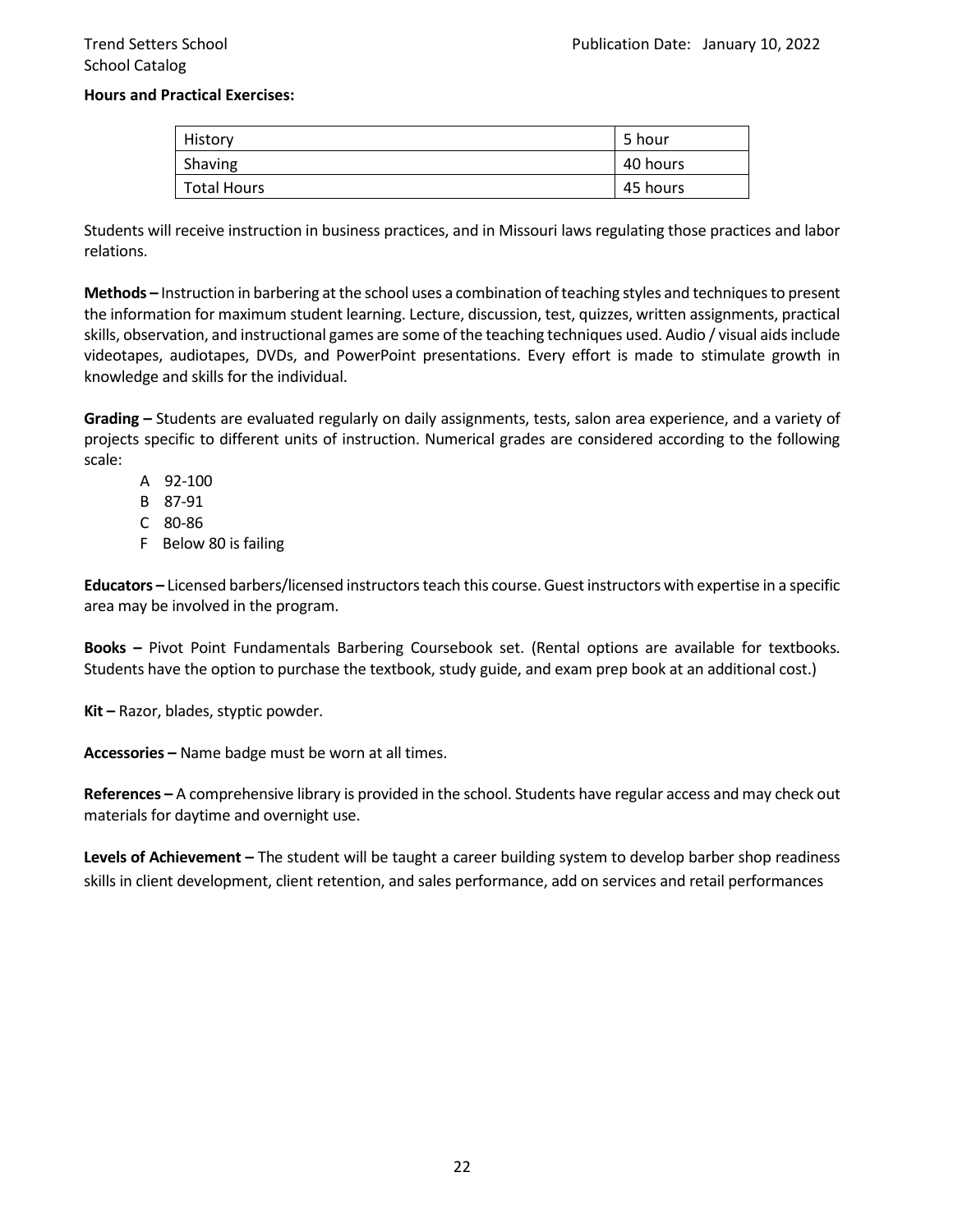#### **RIGHT TO KNOW / PRE-ENROLLMENT INFORMATION**

#### **Outcome Rates**

Trend Setters School is accredited by the National Accrediting Commission of Career Arts and Sciences. As such, the school annually reports its graduation, licensure, and placement rates for each offered program to NACCAS. The outcome rates for the 2020 NACCAS Annual Report are as follows:

|                            | <b>Graduation</b> | <b>Placement</b> | Licensure |
|----------------------------|-------------------|------------------|-----------|
| <b>Institution</b>         | 73.08%            | 81.58%           | 100.00%   |
| Cosmetology                | 67.57%            | 92.00%           | 100.00%   |
| <b>Barber</b>              | 84.62%            | 63.64%           | 100.00%   |
| <b>Instructor Training</b> | N/A               | N/A              | N/A       |
| <b>Crossover</b>           | 100%              | 50.00%           | 100.00%   |

#### **Compensation Expected**

The U.S. Department of Labor provides current job information at Bureau of Labor Statistics. This website includes information by job position to include state & national wages, occupation profiles/descriptions, state & national trends, knowledge, skills, and abilities needed for each position. As reported by the US Dept. of Labor, state & national median wages for barbering and cosmetology related positions.

In the state of Missouri, Barber, Cosmetology, Instructor Training, and Crossover graduates, can earn minimum wage or greater pay from hourly or from salary and gratuities in an entry-level position depending on the work schedule and the area population. A commission scale is commonly used to pay graduates resulting in much higher pay after an introductory period of several months. Retail commission is also common. Some shops/salons/spas now offer benefits resulting in higher earnings.

The U.S. Department of Labor provides current job information a[t http://www.careerinfonet.org](http://www.careerinfonet.org/)  BUREAU OF LABOR STATISTICS - [http://www.bls.gov](http://www.bls.gov/)

#### **O\*NET RESOURCE CENTER**

The O\*NET program is the nation's primary source of occupational information. Central to the project is the O\*NET database, containing information on hundreds of standardized and occupation-specific descriptors. The database, which is available to the public at no cost, is continually updated by surveying a broad range of workers from each occupation. **O\*NET CODES -** [http://www.onetonline.org](http://www.onetonline.org/link/summary/39-5012.00)

#### **IPED Statistics**

The College Navigator website<http://nces.ed.gov/collegenavigator> provides current and prospective students information about student body diversity, including the percentage of enrolled, full-time students in the following categories: Male / Female; Self-identified members of a major racial or ethnic group; Federal Pell Grant recipients. The College Navigator website also gives information concerning student services, students with disabilities, career placement during and after enrollment and transfer of credit from other academies, retention, licensure, graduation and placement rates.

#### **Physical Demands**

There are physical demands placed on the body in any career. Care must be taken to protect your back, legs, and feet. One way to do this is strength training to enhance your back, abdomen and leg muscles. Regular weight lifting exercises will benefit individuals in this profession. Regular exercise will help promote all over body conditioning, and improve circulation in your legs and feet. We recommend consulting your doctor before beginning any exercise program.

Because the job requires that you stand for long periods of time, it is suggested that you wear proper fitting, supportive shoes, and support hose. These are not a requirement but will help to increase your chances of longevity in the profession.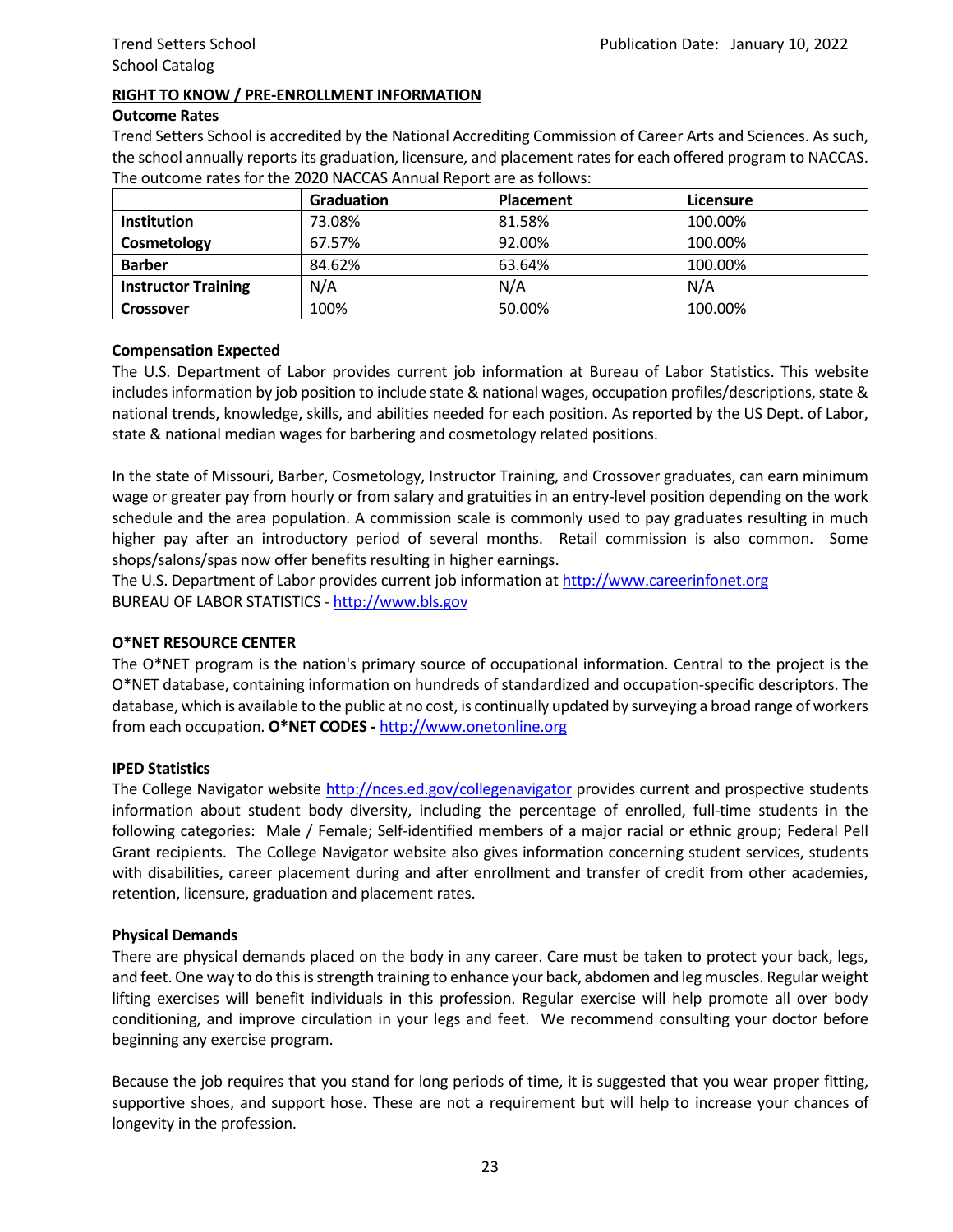School Catalog

#### **Safety Requirements**

Safety suggestions for this profession include wearing shoes that would not be slippery when walking on a damp floor. Because you will always be working with water, there is a risk of water spills. Damp hair lying on the floor can also be pose a chance of slipping. All hair needs to be swept up following each haircut to minimize accidents. It is the responsibility of each stylist to promote a safe work environment.

Gloves should be worn during chemical services to reduce any allergic reaction that an individual may have to certain chemicals. Any product that would accidently get into the eyes should be flushed thoroughly with water. Seek medical attention if irritation exists.

#### **Safety Procedures**

If there is an injury, notify an educator or staff member immediately. A first aid kit is located in the dispensary and the front desk.

#### **Evacuation/Fire and Emergency Exit Procedure**

If you smell smoke or see fire, report it immediately to an educator or staff member. The school will announce a warning with further instructions. See Attachment #3.

#### **Student Policies**

These policies are important to your success at the school and are a condition of your enrollment. Our attitude must be positive to attract guests and friends. Demonstrate maturity and tolerance and the handling of difficult people and situations. Be pleasant and smile.

#### **Learning**

Subjects being taught are reviewed and built upon constantly. If a student does not understand a subject, he or she is encouraged to seek help from an educator for assistance. An educator's goal is to aid students in learning; a student's goal is to learn as much as he or she can. Students are strongly encouraged to apply skills and techniques learned in the classroom whenever possible. Students will be under supervision at all times, and should always obtain an educator's consultation before proceeding with guest services.

#### **Appearance**

Students are expected to follow the Dress Code for their respective program.

#### **Conduct**

Choose your words carefully. Swearing and other improper language are not tolerated. A professional does not complain or gossip. Do not gather at the reception desk, in the styling area, or around any station where another student is with a guest.

#### **Phones and Cell Phones**

Students may not use the school's phones for personal calls. Cell phone use is only allowed on the clinic floor for the purpose of documenting student work and to check your client schedule for the day.

#### **Lunch Breaks**

Lunch breaks are scheduled in 30 minute intervals and staggered from 11:30 AM to 1:00 PM, so that the clinic floor is always covered. Adjustments may be made to this schedule to accommodate clients, as long as all adjustments are approved by an educator and the front desk is notified in ample time to manage the floor. Phase I students will return to the classroom after their designated lunch break.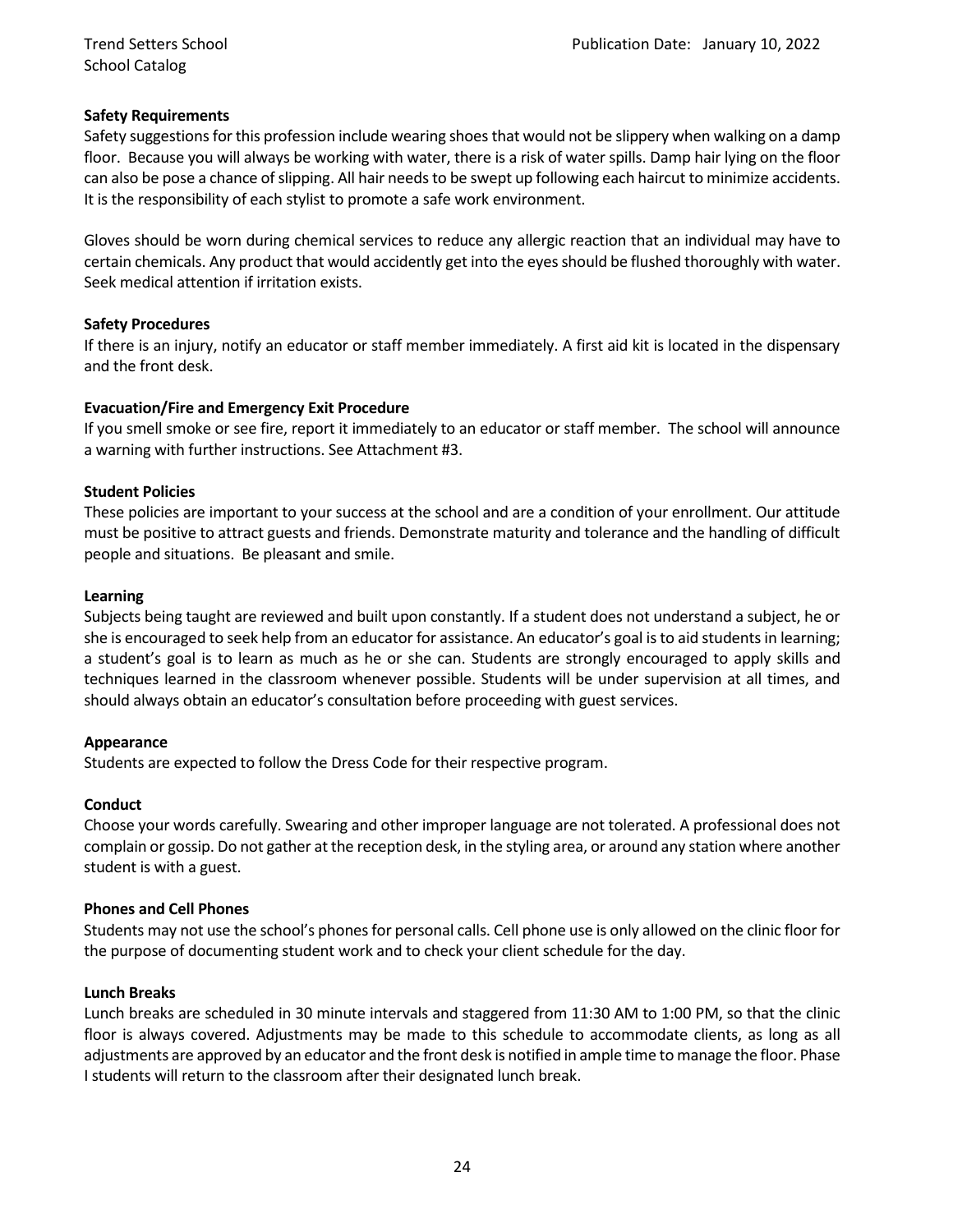#### **Breaks**

Students who wish to take a break must clock out.

#### **Termination**

Trend Setters School may terminate a student's enrollment for noncompliance with School Policies, the enrollment contract, or State Laws and Regulations; Improper conduct or any action which causes or could cause bodily harm to a client, a student, or employee of the school; willful destruction of school property; carrying a concealed weapon; and theft or any illegal act.

Trend Setters School reserves the right to suspend or terminate any student from the school. Example for suspension or termination are but not limited to; insubordination, excessive tardiness, non-payment of tuition, gossiping, bullying, causing discord or disrupting classes, refusing clientele, use of foul language, unsatisfactory progress, etc. The following may result in immediate termination: unlawful use, distribution or sale of alcohol or drugs, student being under the influence of alcohol, illegal or non-prescribed drugs, cheating, and physical acts of violence, stealing, or any reason the school deems improper. Any unlawful act will be reported to the proper authorities. If a student wishes to contest termination, they may submit a written statement to the administrator explaining why they feel their dismissal was unfair. After the administrator investigates the circumstances surrounding the students' termination and their reasoning for admittance to the program, the administrator will render their decision. The administrators' decision is final.

#### **Care of Texts, Kits and Equipment**

Please have texts and kits at the school every day. Kits are for students to use while enrolled. Any item from the kit that is lost, stolen, or broken while in the care and custody of the student must be replaced promptly by and at the student's expense. Upon graduation and after tuition is paid in full, the kits will become property of the students. Until graduation, **kits are not to leave the school at any time.** Borrowing is not allowed. Lock all professional tools in the cart provided.

Keep your work area (classroom and /or styling area) clean at all times. Clean all workspaces after using them. You will be responsible for sanitation duties daily. After a student services their last guest, they are expected to wipe down the station mirror, the station, the trolley cart, and the styling chair, then complete their assigned duty or duties off the clean-up duty list. Duty lists may change monthly, with students assigned various clean-up duties as the staff deems necessary. These duties must be checked by an educator before leaving each day.

**Library** – A library is provided for your use. You may use the library during the day, see an educator to take them home overnight. They must be returned the next day.

**Hours –** Your schedule is part of an enrollment agreement and is subject to change. Please see attachment #1.

**Smokers –** The school allows smoking in the rear of the building only. Please place all cigarette butts in the provided receptacle.

**Lockers –** Each student will use a locker to store personal items. Students must provide a lock and keep your locker clean.

**Food and Beverages –** Please keep all eating in the lounge area and dispose of trash before leaving the area. Beverages and food are not allowed at styling stations. Beverages with a lid are permitted in the classroom. Gum chewing is not permitted in the classrooms or on the clinic floor.

**Parking Area –** Park in the rear of the building. This leaves room for our guests to park near the entrances.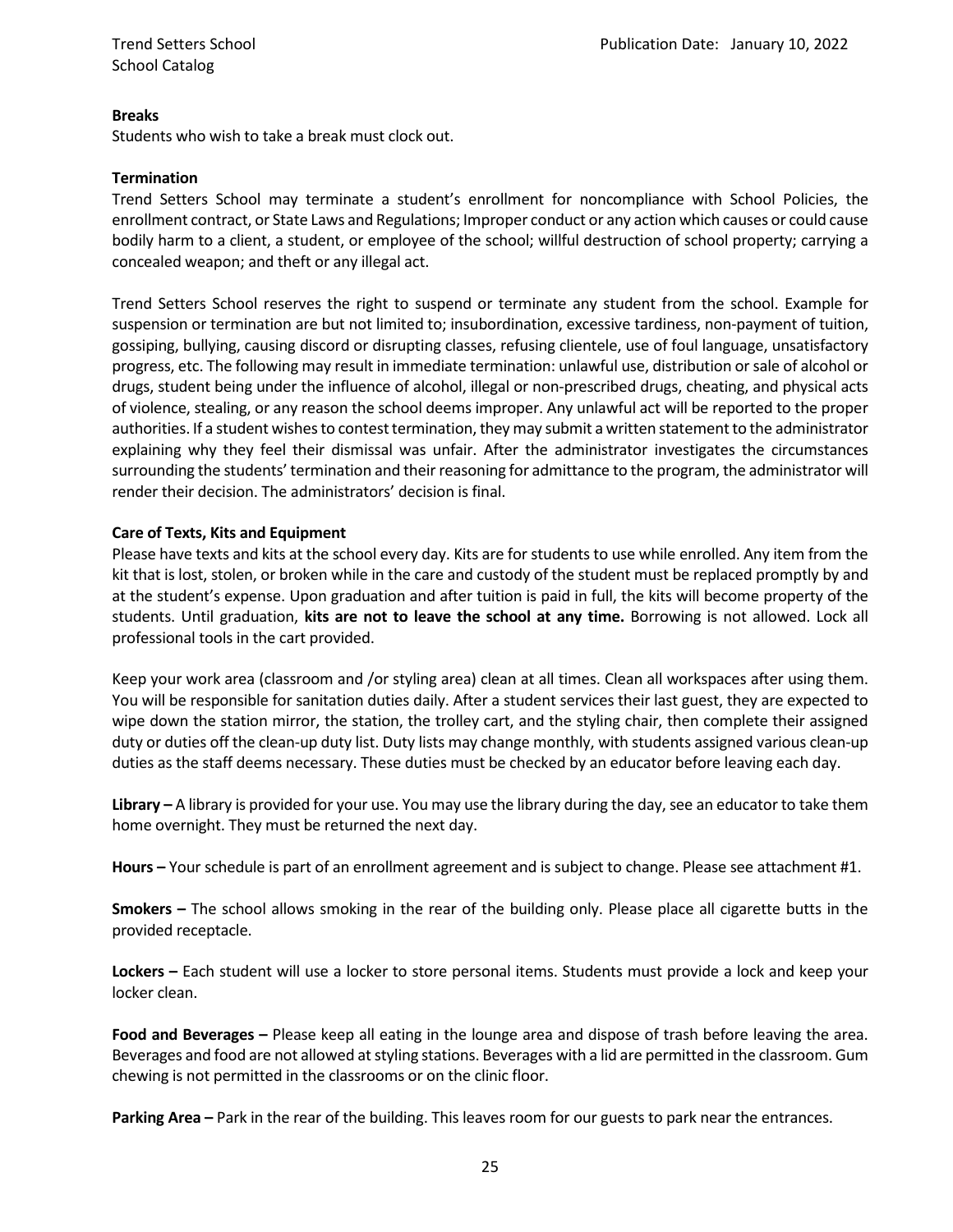**Interruptions –** When a class is being held in any room of the school, it is important that class not be interrupted. Please stay in the classroom or styling area where you are assigned for the day. Do not roam and interrupt other students in training.

**Educator in Charge –** When you are working on practical skills either in the classroom or styling area, please work with the educator who has responsibility for that area.

**Standards –** Students must be an example of good grooming and should be in the best of health. All State laws and rules are practiced and taught. Lack of basic honesty and integrity will result in termination.

#### **Career Planning Placement and Academic Advising**

The school assists students with job placement. Employers are encouraged to interview students, and every effort is made to secure a job opportunity for each graduate. Students are prepared to seek employment during the latter part of training. Job opportunities are announced and posted. However, the institution does not guarantee or imply job placement directly or indirectly. There is no additional charge for job placement assistance.

The school also provides academic and career advice to all students including professionalism, resume development, interview preparation and job search skills. The faculty and staff are available by appointment or informally to meet with the students to discuss any obstacle that may be in the way of success. Additionally, student advising takes place during Satisfactory Academic Progress evaluations.

#### **Reciprocity (Obtaining Licensure in Other States)**

Licensed cosmetologists and barbers from Missouri may apply for licenses in their fields of expertise in other states and must comply with each states laws and rules to become licensed there. The school maintains comprehensive resources for students intending to obtain licensure and work in Illinois; for more information, please contact the admissions office.

#### **Licensing Requirements and Job Opportunities**

To become licensed in cosmetology and barbering in Missouri, students must complete the required number of programs hours of approved training, graduate from an approved school, and pass the state board exam.

There are many opportunities open to licensed cosmetologists and barbers. The school prepares all graduates for the licensing exam and entry level positions in hair studios, spa salons, destination spas, and barber shops. Additional industry experience could lead to employment as a manufacturer, a salesperson, an educator, a distributor, a sales consultant, or as an employee in the administrative department of a cosmetology or barber school.

Additional licensure is required in Missouri to become an educator in a school of cosmetology and barbering arts and sciences. There are many opportunities open to licensed instructors including Cosmetology/Barber School instructor, Cosmetology/Barber School Manager or Owner, State Board Examiner, Guest Artist, and Vocational High School Instructor.

*Disclosure*: Please see the Missouri Board of Cosmetology and Barber Examiners, Missouri Revised Statutes, Chapter 328.150 and Chapter 329.140 for reasons why the Board may refuse to issue, renew, suspend and/or revoke a permit, certificate, or license and therefore prevent an individual from obtaining or maintaining gainful employment as a licensed professional.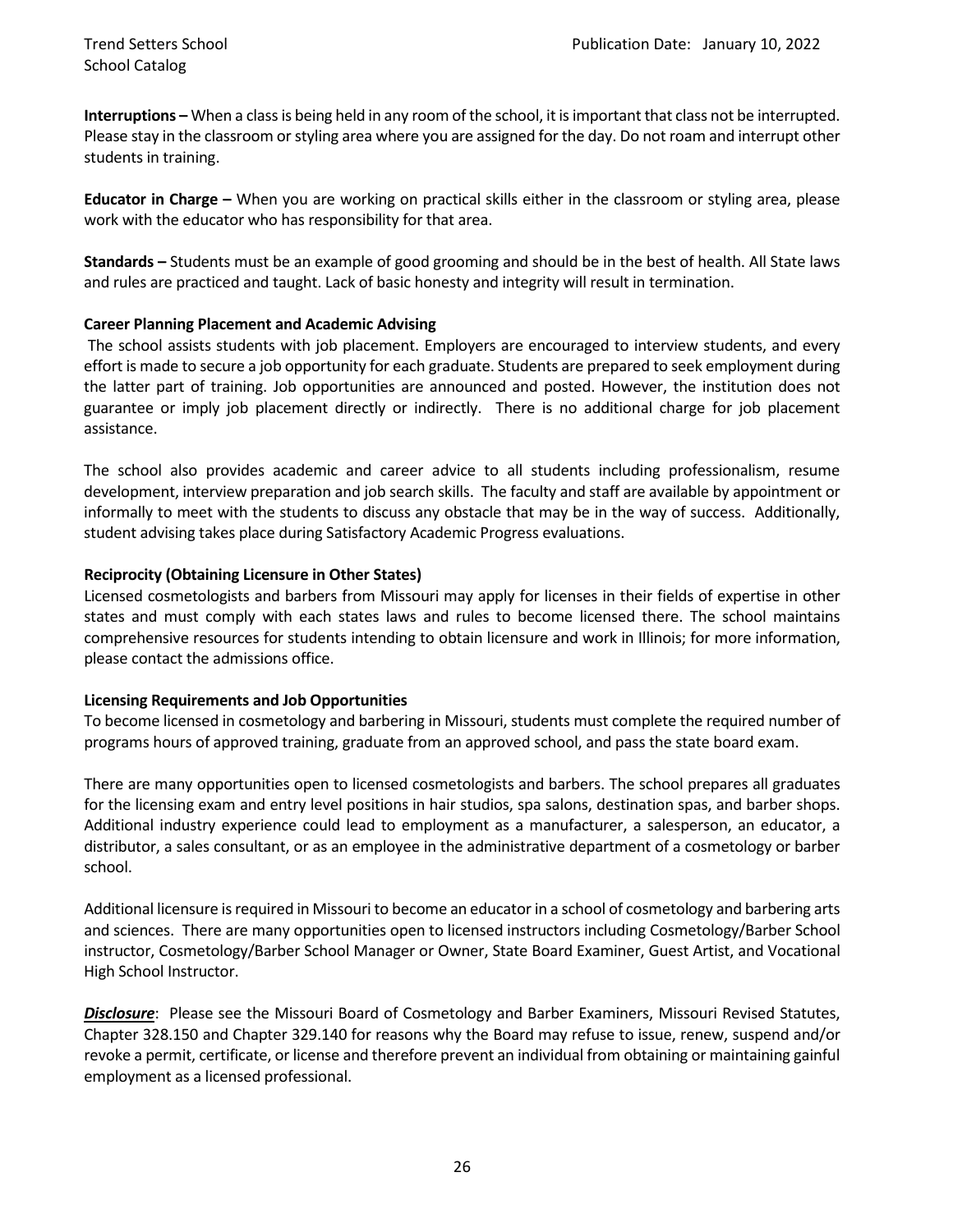#### **REGULATORY INFORMATION**

**Owner –** Trend Setters School of Cosmetology, Inc. is a corporation owned by the Kenneth Storey Revocable Trust, Nicholas Ryan, Stacey Storey, and Shadrick Beechem.

**Organization Chart –** Please refer to Attachment #2.

**Licensure –** Trend Setters School is licensed by the Missouri Board of Cosmetology and Barber Examiners, PO Box 1062 Jefferson City, MO 65102. Phone: 573-751-1052.

**Accreditation** – Trend Setters School has been accredited by the National Accrediting Commission of Career Arts & Sciences (NACCAS) since July 2017. NACCAS is located at 3015 Colvin Street, Alexandria, VA 22314. Phone: (703) 600-7600.

#### **Family Education Rights and Privacy Act (FERPA)**

The family education rights and privacy act (FERPA) (20 U. S.C. § 1232g; 34 CFR Part 99) is a federal law that protects the privacy of student educational records. The law applies to all schools that receive funds under an applicable program of the US Department of Education. FERPA gives students certain rights with respect to their education records. If the student is not 18 or older or a dependent minor, the parent or guardian has the right to access.

Students and parents/guardians of dependent minors have the right to inspect and review the student's education records maintained by the school. Schools are not required to provide copies of records unless, for reason such as great distance, it is impossible to personally review the records. Schools may charge a fee for copies.

Students and parents/guardians of dependent minors have the right to request that a school correct records which they believe to be inaccurate or misleading. If the school decides not to amend the record, the student and parents/guardians of dependent minors then has the right to a formal hearing. After the hearing, if the school still decides not to amend the record, the student and parents/guardians of dependent minors has the right to place a statement with the record setting forth their view about the contested information.

Generally, schools must have written permission from the student in order to release any information from a student's education record. However, FERPA allows schools to disclose those records, without consent, to the following parties or under the following conditions (34 CFR § 99.31):

- 1. School officials with legitimate educational interest
- 2. Other schools to which a student is transferring
- 3. Specified officials for audit or evaluation purposes
- 4. Appropriate parties in connection with financial aid to a student
- 5. Organizations conducting certain studies for or on behalf of the school
- 6. Accrediting organizations
- 7. To comply with a judicial order or lawfully issued subpoena
- 8. Appropriate officials in cases of health and safety emergencies
- 9. State and local authorities, within a juvenile justice system, pursuant to specific state law

Schools may disclose, without consent, "directory" information such as students name, address, telephone #, date and place of birth, honors and awards, and dates of attendance. However, schools must tell students about directory information and allow students a reasonable amount of time to request that the school not disclose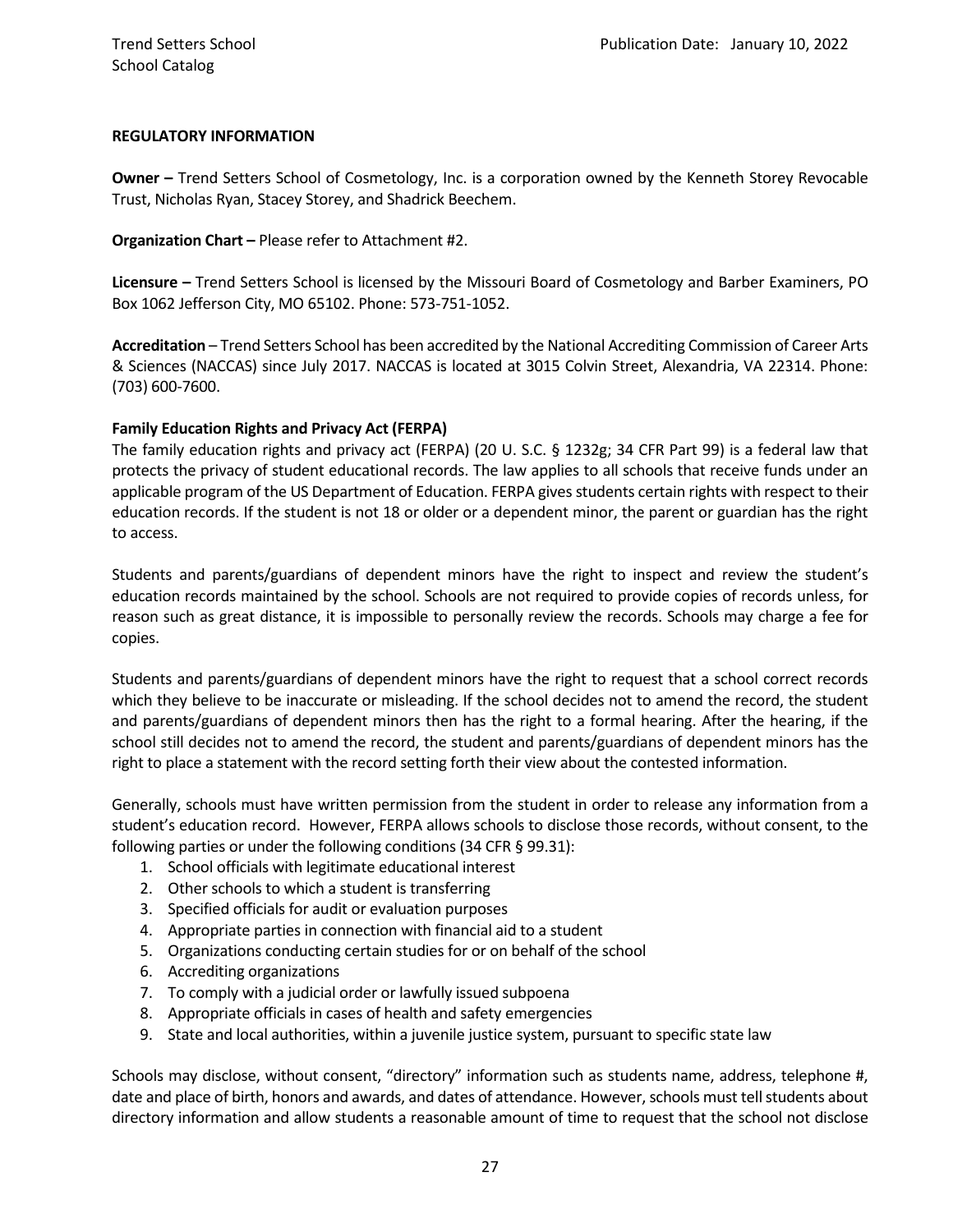School Catalog

directory information about them.

Schools must notify students annually of their rights under FERPA. The actual means of notification (special letter, inclusion in a PTA bulletin student hand book, or newspaper article) is left to the discretion of each school.

For additional information or technical assistance you may call 1-800-USA-LEARN (1-800-872-5327). Individuals who use TDD may call 1-800-437-0833. Or you may contact us at the following address: Family Policy Compliance Office, U.S. Department of Education, 400 Maryland Ave. SW, Washington D.C, 20202-8520.

#### **Rights and Privacy**

It is the policy of the school to abide by the Family Educational Rights and Privacy Act of 1974. This act guarantees a student right of access to the student's personal file and the students' rights to the privacy of that file. Parents/guardians of a dependent minor student, accrediting agencies, and government officials may gain access to a student's files without the expressed permission. It is the policy of Trend Setters School to comply fully with the FERPA. We comply with the act and addition we have the following policies:

- 1. Only an administrator or financial aid personnel may release student information when complying with FERPA.
- 2. No records are released without a signed and dated release of information form completed by the eligible student or parent.
- 3. Most of our students are eligible students because they are 18 years of age or older. When a student is not 18 or older, written permission must come from the parent.
- 4. No records are released to other schools unless all tuition and other charges due have been paid in full.
- 5. We do not publish a directory.
- 6. Students receive copies of their grades and attendance records on a regular basis and may distribute them as they see fit. We recommend that the student provide such information to their parents rather than requiring the parent to go through the financial aid office.
- 7. Each request for a release of information is good for a single time only. No such request can be a "blanket" or continuing and all-inclusive request.
- 8. We will conform with any future updates to FERPA.

To gain access to your education records, obtain the appropriate form from the administrative office.

Complete form and return it to the administrator; they will provide access within 45 days.

#### **Vaccinations**

Proof of vaccination is not required to attend Trend Setters School.

#### **Voter Registration Information**

Before you can vote, you must register. In Missouri, you may register 20 days before Election Day or upon Election Day at your polling place. Your registration remains current until you move, change your name, or do not vote for four consecutive years, you may update your registration information by completing another voter registration application. Qualifications to register and vote include that you:

- Will be at least 18 yrs. old on Election Day
- Are a citizen of the United States
- Will have resided in Missouri for 20 days immediately preceding Election Day
- Have any felony conviction record discharged, expired or completed
- Are not under court ordered guardianship where a court has revoked your voting rights
- Have not been ruled legally incompetent by a court of law

Voter registration forms are available online at: http://www.sos.mo.gov/elections/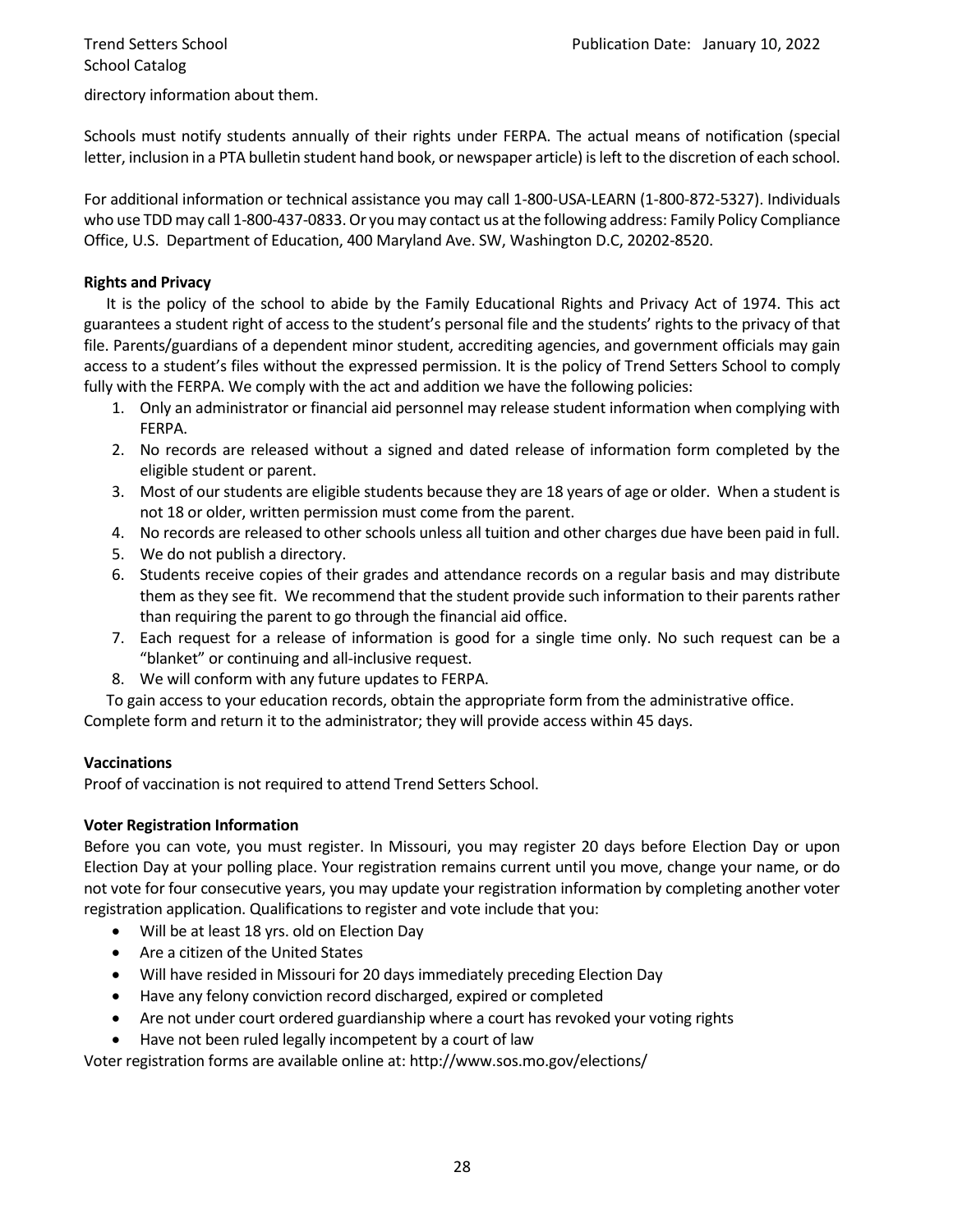#### **Campus Crime and Security Report**

 The educators and staff are committed to making Trend Setters School campus safe and secure. The report provides information regarding our campus to raise awareness about crime activity and the resources available to those we serve. The 2018 campus security policy and crime statistics report is designed to provide crime statistics, security policies and steps you can take to maximize your personal safety. The Clery Act requires Trend Setters School to distribute the information contained in this report to all current and potential students and employees. Trend Setters School prepares the text for the policies and the practices section with input and additional information from the local police and fire department. To view the full annual Campus Crime Report, please visi[t http://www.trendsettersschool.com/disclosures](http://www.trendsettersschool.com/disclosures) and click on the appropriate link.

#### **Non-Emergency Procedures & Reporting Code of Conduct Violations**

Students are expected to abide by ordinary rules of responsible, courteous behavior. Trend Setters School holds all educators, staff, and students accountable for carrying out and monitoring compliance with commitment. If you become aware of any violation of an ethical or legal obligation, or any unfair or improper treatment to a fellow student, educator, or staff member, you should report this immediately to an educator or staff member not associated with the incident so that it may be investigated and the appropriate action taken. By making it the responsibility of all members of the school community, including students, to take an active role in policing compliance with these ethical standards and safety, we can continue to not only maintain our creative environment, but our reputation in the community.

#### **Weapons Prohibition on Campus**

Possession of any kind of firearm, bb or pellet gun, facsimile of a gun, switchblade knives, explosives, ammunition, dangerous chemicals, martial arts weapons, fireworks, or any other weapons banned by law or considered dangerous is prohibited on the schools premises or at events sponsored by or participated by Trend Setters School. If you are a witness to a crime involving a weapon, please call 9-1-1 immediately.

#### **Evacuation Procedures**

 If you smell smoke or see fire, report it immediately to an educator or staff member. The school will announce a warning with further instructions. For emergency information, see Attachment #3. Information on additional emergency procedures are available in the school's annual Campus Crime Report. To view the report, please visit<http://www.trendsettersschool.com/disclosures> and click on the appropriate link.

#### **Sexual Misconduct Policy**

In accordance with the Violence Against Women Act, Trend Setters School maintains documentation regarding the school's sexual misconduct policy, procedures for responding to sexual misconduct experienced on campus, and comprehensive resources for victims of sexual misconduct or abuse. To view the current edition of the policy, please visi[t http://www.trendsettersschool.com/disclosures](http://www.trendsettersschool.com/disclosures) and click on the appropriate link.

#### **Non-Discrimination Policy**

Trend Setters School does not discriminate against any person on the basis of race, color, national origin, disability, age, sexual orientation, or gender identity in admission, treatment, or participation in its programs, services and activities, or other employment. For further information regarding this policy please contact Nicholas Ryan, School Administrator, at 573-335-0007.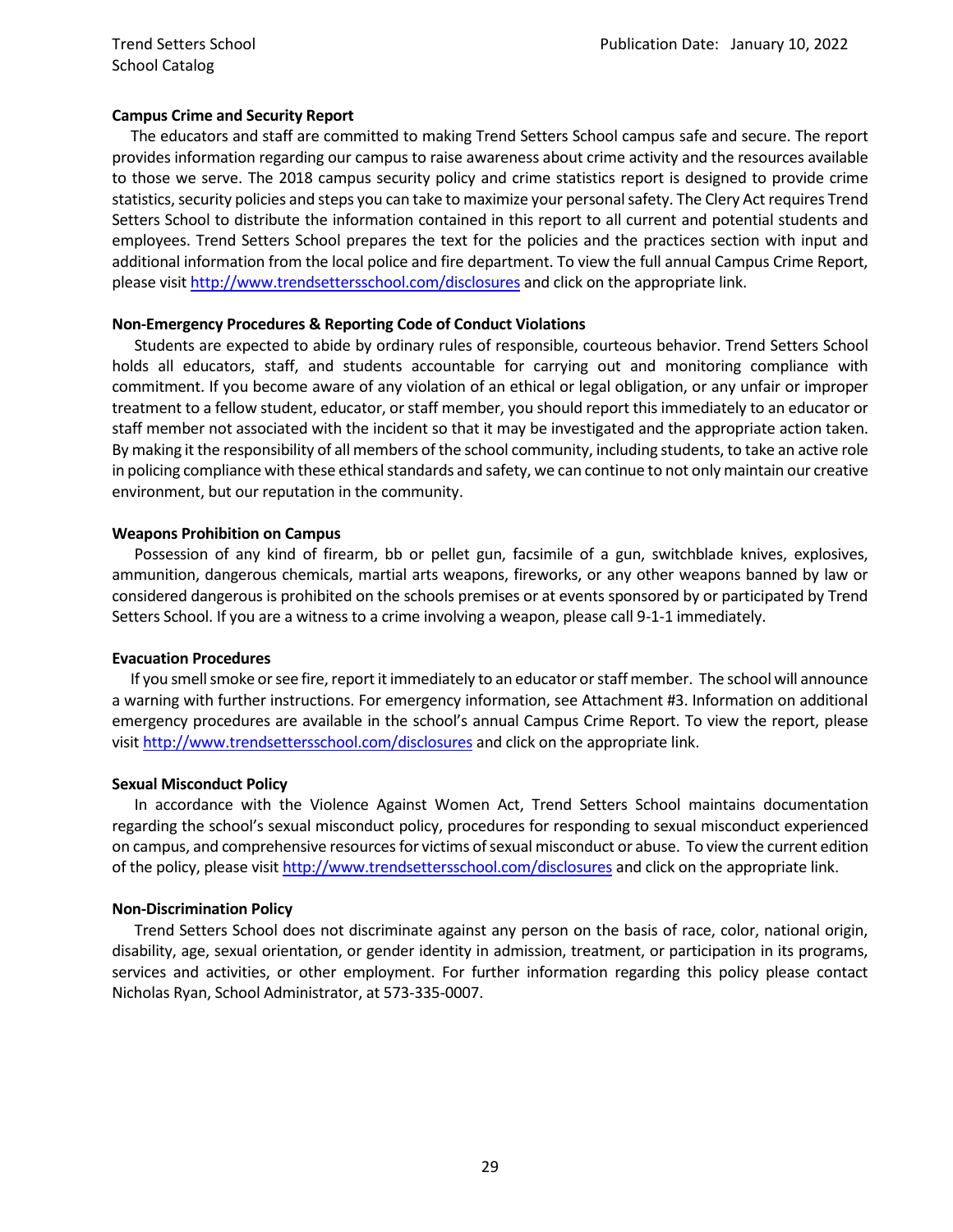School Catalog

#### **Attachment # 1**

**Start Dates, Scheduled Hours and Holidays -** All dates may be subject to change.

#### **Cosmetology – Class Start Dates:**

January 10, 2022 March 7, 2022 May 9, 2022 July 11, 2022 September 12, 2022 November 7, 2022

#### **Barber Program – Class Start Dates:**

January 18, 2022 March 14, 2022 May 9, 2022 July 18, 2022 September 19, 2022 November 14, 2022

#### **Crossover Program – Class Start Dates:**

TBD

**Instructor Training class start dates are subject to demand. Please see the admissions office for more information.**

#### **Schedules**

| <b>PROGRAM</b>             | <b>WEEKS</b> | <b>HOURS</b> | <b>SCHEDULE</b>  | <b>HOURS PER DAY</b> | <b>HOURS/WK</b> |
|----------------------------|--------------|--------------|------------------|----------------------|-----------------|
| Cosmetology                | 50           | 1500         | Monday - Friday  | 9AM-4PM              | 30              |
| Barber                     | 31           | 1000         | Monday-Friday    | 9AM-4PM              | 32.5            |
| Crossover                  |              | 45           | Monday-Wednesday | 8:30AM-4:30PM        | 22.5            |
| <b>Instructor Training</b> | 20           | 600          | Monday - Friday  | 9AM-4PM              | 30              |

All Cosmetology, Barber, and Instructor Training students may clock in by 8:30 AM for make-up hours. Classes for these programs last from 9:00 AM to 10:00 AM; Monday – Friday, with clinic hours every day from 10:00 AM to 5:00 PM. Crossover students clock in at 8:30 AM.

#### **The school will be closed for on the following dates:**

Martin Luther King Jr Day: January 17, 2022 Memorial Day: May 30, 2022 Summer Break: July 4 - July 8, 2022 Labor Day: September 5, 2022 Thanksgiving Holiday: November 24-25, 2022 Christmas Holiday (observed): December 26, 2022 New Year's Day (observed): January 2, 2023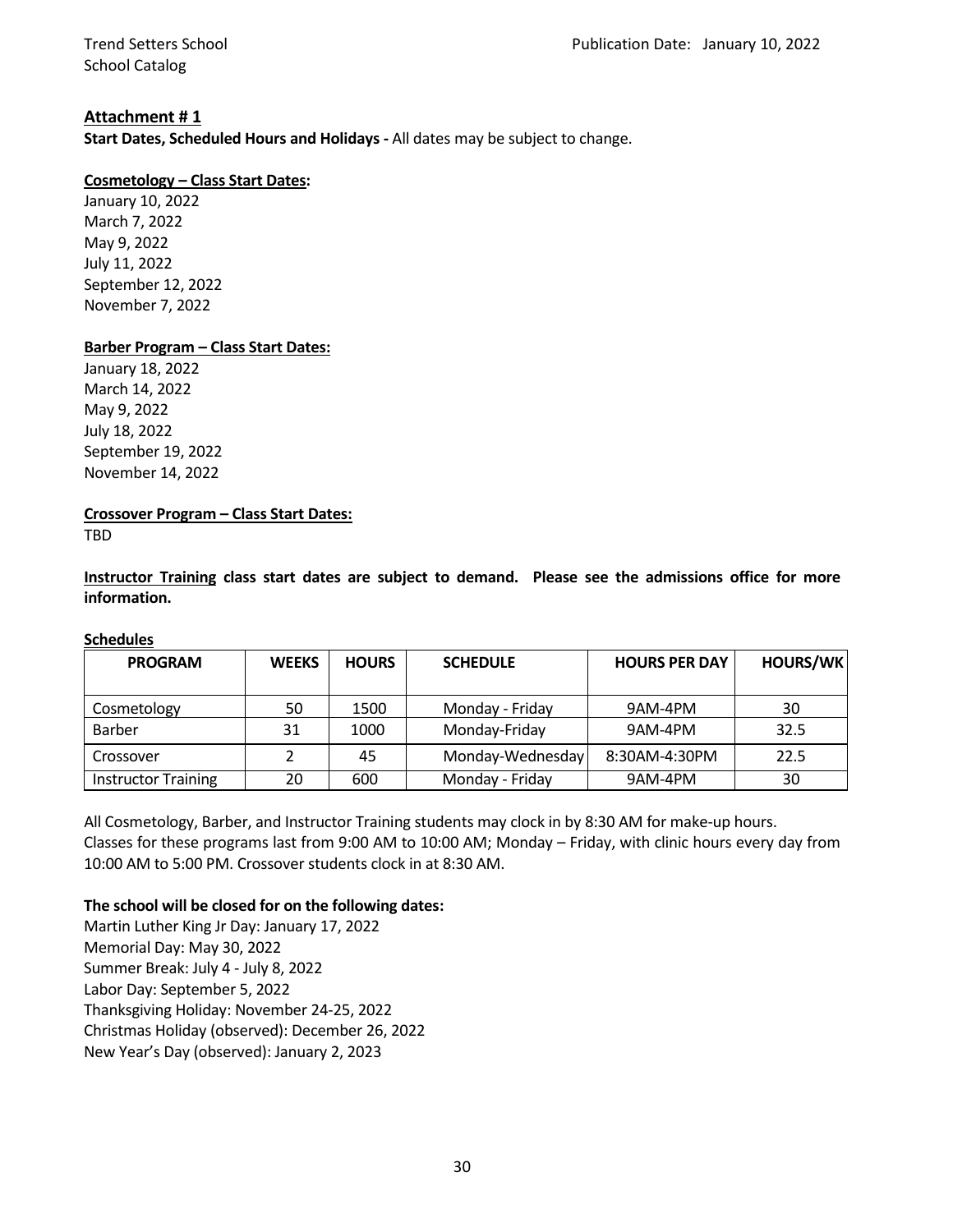School Catalog

#### **Attachment #2**

#### **Organizational Chart, Cosmetology and Instructor Training**

| Kenneth Storey Revocable Trust<br>School Owner       |                                                              |
|------------------------------------------------------|--------------------------------------------------------------|
|                                                      |                                                              |
| Nick Ryan                                            |                                                              |
| Owner and Administrator                              |                                                              |
|                                                      |                                                              |
| $\prime$                                             | $\prime$                                                     |
| Kristy Hamlin                                        | Denise Lingle                                                |
| <b>Financial Aid Director</b>                        | <b>Admissions Director</b>                                   |
|                                                      |                                                              |
|                                                      | $\prime$                                                     |
|                                                      | Kelly Wilson, Kailey Spinks, Chelsea Patterson, Ambre Curran |
|                                                      | <b>Cosmetology Educators</b>                                 |
|                                                      |                                                              |
|                                                      |                                                              |
| <b>Organizational Chart, Barbering and Crossover</b> |                                                              |
| Kenneth Storey Revocable Trust                       |                                                              |
| School Owner                                         |                                                              |
|                                                      |                                                              |
| Nick Ryan                                            |                                                              |
| Owner and Administrator                              |                                                              |
|                                                      |                                                              |
| T                                                    | $\sqrt{ }$                                                   |
| Kristy Hamlin                                        | Denise Lingle                                                |
| <b>Financial Aid Director</b>                        | <b>Admissions Director</b>                                   |
|                                                      |                                                              |
|                                                      | $\overline{1}$                                               |
|                                                      | Deani Hurst, Rick James, Cassie Lucas                        |
|                                                      | <b>Barber Educators</b>                                      |